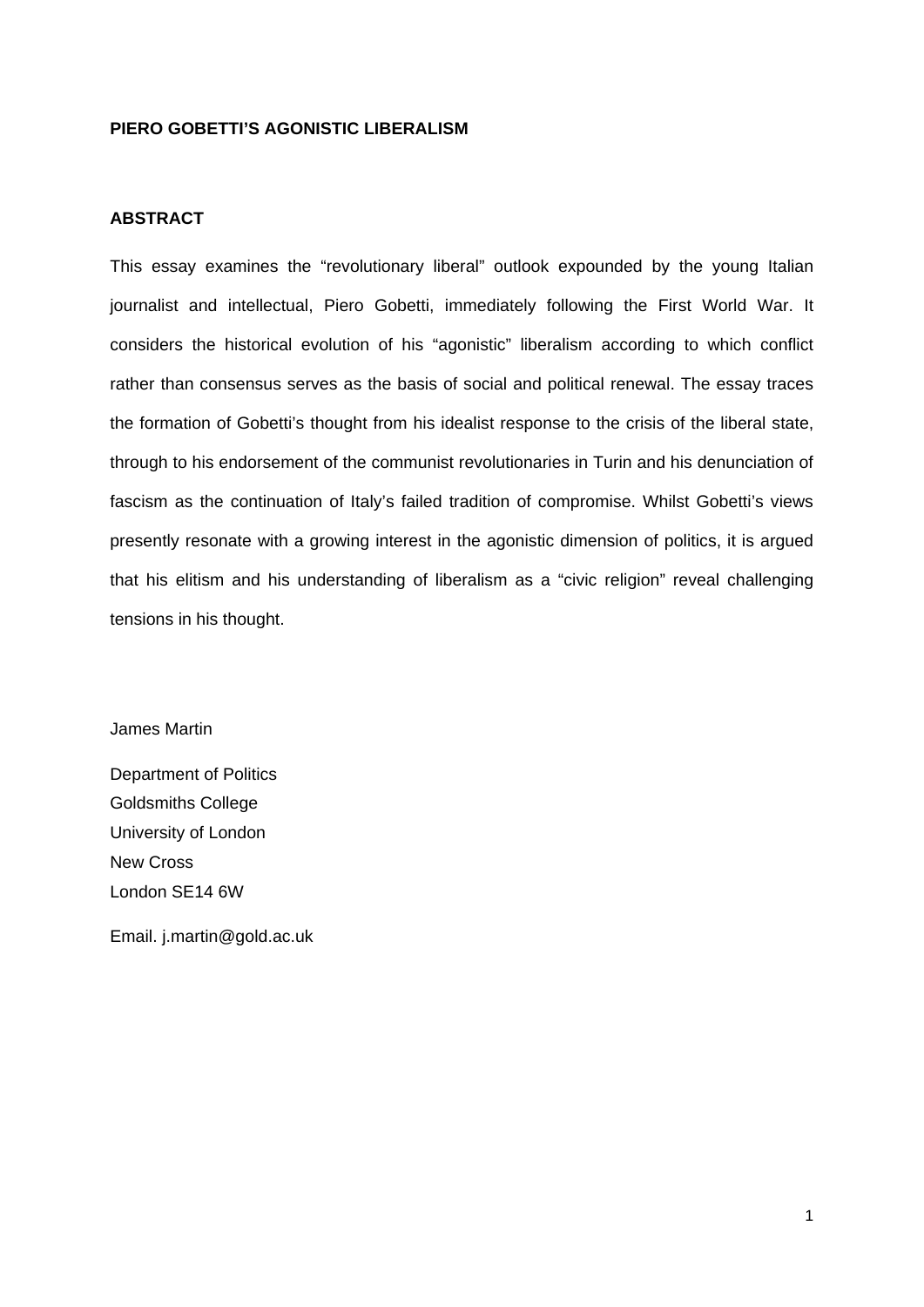Can liberals deal with conflict? Of course they can, it is argued: moral disagreement has always been integral to the liberal ethos. The price paid for subduing "heretical opinions" proclaimed JS Mill "is the sacrifice of the entire moral courage of the human mind".<sup>[1](#page-21-0)</sup> Yet, disagreement has often been narrowed down by liberals to disputes within a framework of previously agreed norms and institutions. Outside of any prevailing "normative consensus," however, where certain epistemological assumptions or cultural values do not prevail, conflicts between "incommensurable" ideals and beliefs threaten to unravel into a more dangerous situation of enmity and violence. Thus are contemporary political philosophers increasingly drawn to the idea of conflict as a constitutive dimension of political order. $<sup>2</sup>$  $<sup>2</sup>$  $<sup>2</sup>$ </sup> Rejecting a universal rationality, yet steering clear of any unreflective appeal to "tradition," some now underline the intrinsically agonistic dimension of politics. That is, they claim political communities are formed not on the basis of the common denominator of Reason that might enable disagreement to be contained within some overarching consensus, but that "conflict, both within liberal forms of life and between these and other forms of life" is an "ineliminable and therefore permanent feature of the human condition."**[3](#page-21-1)**

This essay discusses the agonistic liberalism of a relatively unknown Italian political thinker and journalist, Piero Gobetti (1901-1926). Although he died tragically young, at the age of twenty-five following a beating by Mussolini's fascists, Gobetti's own brand of "revolutionary liberalism" renounced metaphysical foundations and acknowledged conflict as the basis to political life. Arguing in a context where a normative consensus of liberal values was clearly absent, Gobetti stands out as an early defender of a progressive liberal realism. As such, his thought bears comparison with other European thinkers of the interwar period, such as Carl Schmitt, who were similarly inspired to uphold the centrality of politics by substituting liberal consensus with a conflict-based outlook. Unlike other thinkers, however, Gobetti aimed to make liberalism itself a theory of conflict in order to revive its prospects in the face of fascist reaction.<sup>[4](#page-21-1)</sup>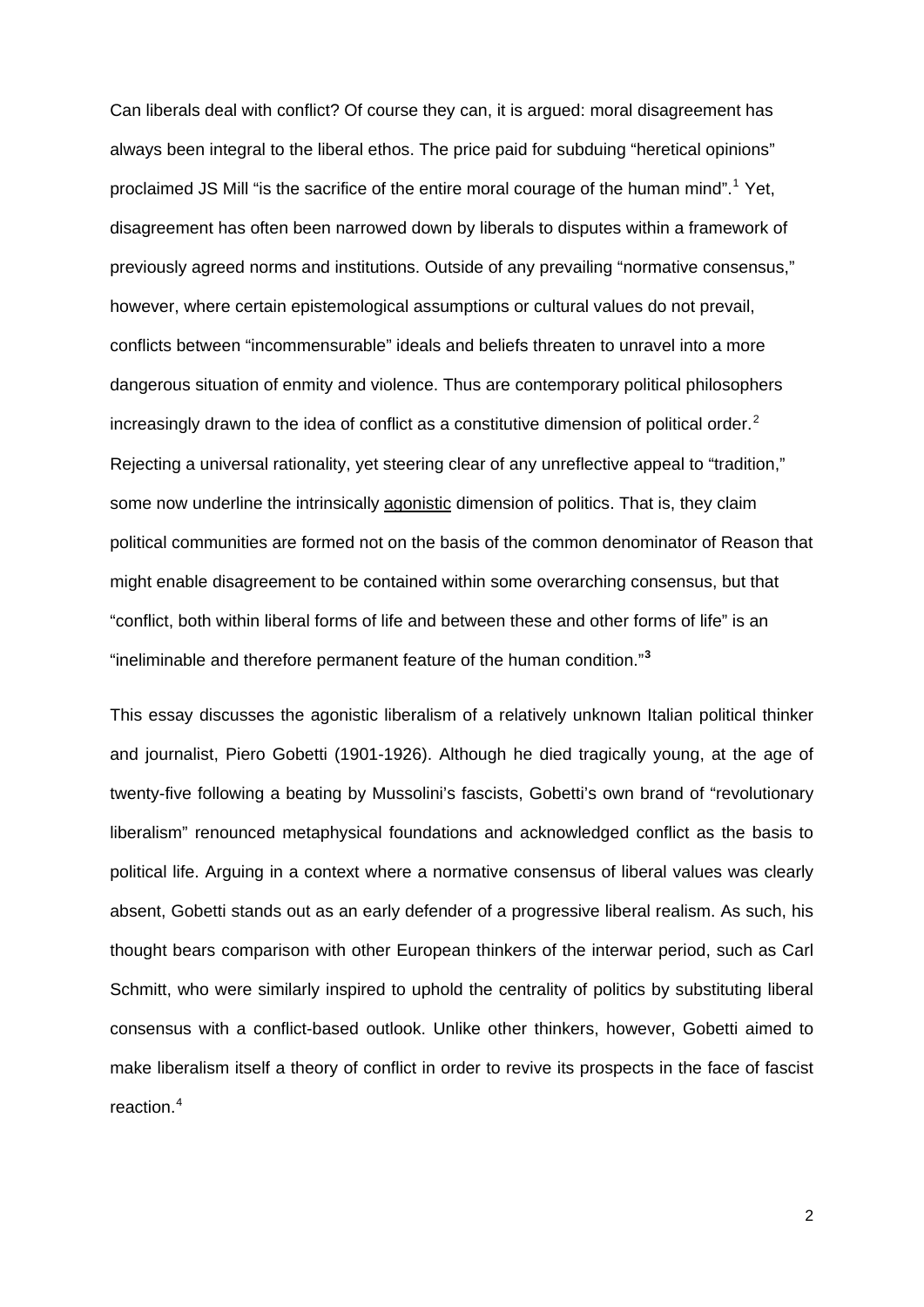Gobetti's heretical liberalism, as we shall see, expanded upon an idealist opposition to abstract rationalism and transcendental systems. For him, liberalism did not imply a fixed, atomistic notion of human nature. Instead, the term "liberal" invoked an ethic of struggle against transcendental beliefs, an effort at liberation from imposed, hierarchical systems. Thus he was able to associate liberalism with revolutionary movements such as Russia's Bolsheviks and, in Turin, the factory council movement led by the communist Antonio Gramsci. After reviewing these associations, as well as his novel critique of fascism, I will evaluate the connection he made between liberty and struggle. I argue Gobetti's thought presents an important lesson to contemporary liberals concerning the polemical basis of their values, but it also exemplifies the difficulties liberals might have in taking on this lesson.

## **THE CRISIS OF "LIBERAL ITALY"**

Gobetti, as one commentator has put it, was the "boy-wonder of Turin" in the tumultuous years following the end of the First World War.<sup>[5](#page-22-0)</sup> The tremendous impact of this precocious young man, gathering around him a wealth of intellectual talents and initiating the early antifascist movement, is owed in part to the dramatic context in which he lived and worked. Gobetti matured rapidly and worked frenetically as a political commentator in the war's immediate aftermath as Italy plunged into social and political crisis; a situation that led, eventually, to Mussolini's "seizure" of power and the end of parliamentary democracy. Thus, as I will demonstrate below, Gobetti's thought—and particularly his agonistic reformulation of liberalism—is directly bound up with this crisis and decline of "liberal Italy."

Throughout his career as a public intellectual—a tragically short seven years—Gobetti was motivated by a profound sense of the need for cultural and political renewal in Italy. Such aspirations were then widespread throughout the peninsula. The urge for renewal resonated with a deeper and longer-held sense, particularly amongst intellectuals, of the need for a "civic religion" in Italy, that is, a common, secular morality that would unite the fragmented nation with its polity.<sup>[6](#page-22-0)</sup> The First World War, however, was the final nail in the coffin for the liberal regime: at home, military discipline and economic deprivations for working people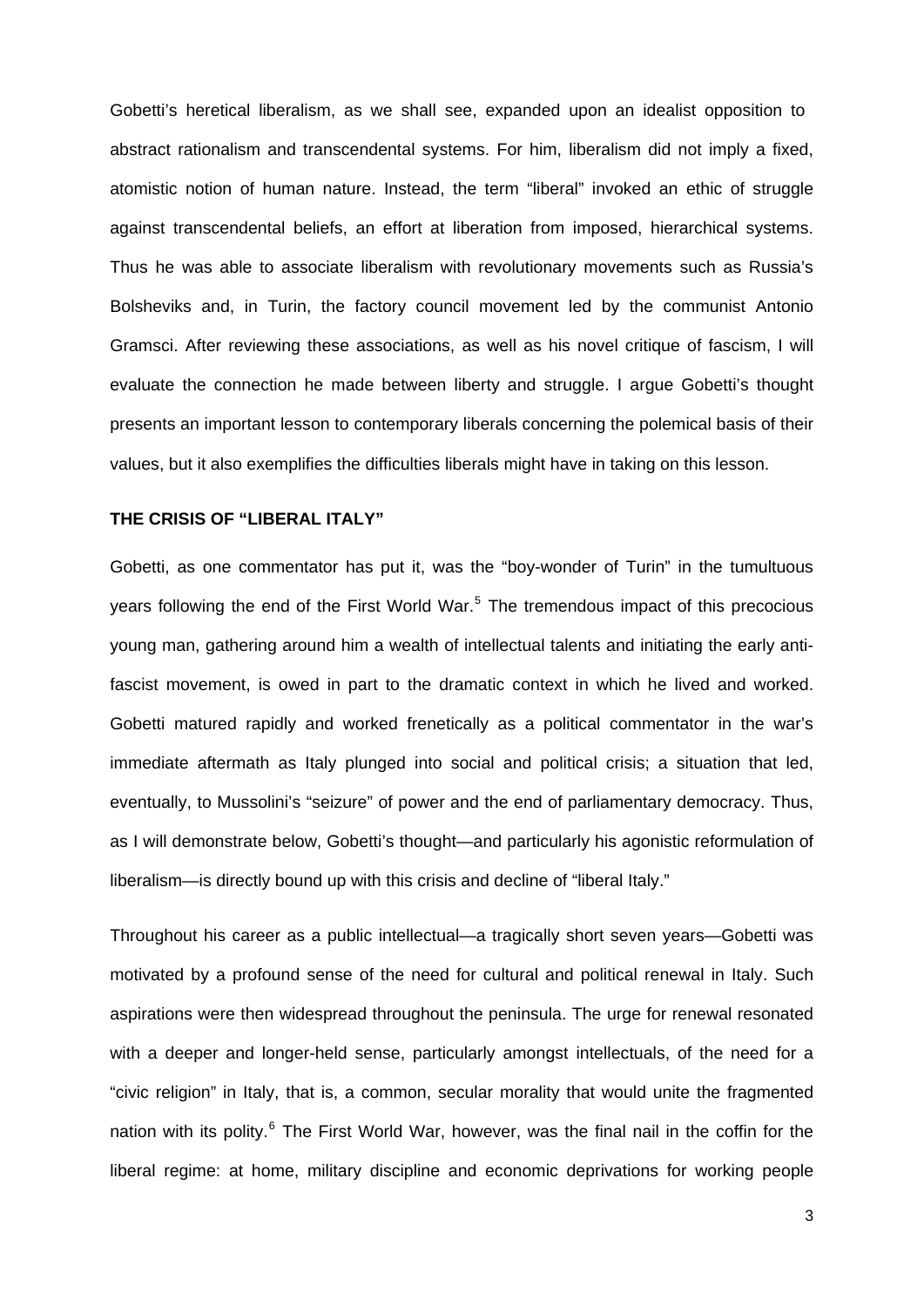generated deep resentments; when combined with the military injuries and loss of life, disappointment at the meager territorial gains and economic recession, the calls for renewal began to proliferate.<sup>[7](#page-22-0)</sup>

Gobetti's journalism began in 1918 when, at the age of seventeen, he and some friends set up their own review, Energie Nove ("New Energies"). An exceptionally gifted and intellectually mature child, Gobetti had joined the University of Turin in the same year that Europe's Great War ended. Turin's university was known for the strong sense of intellectual leadership and civic responsibility of its members, particularly the Faculty of Law into which Gobetti entered.<sup>[8](#page-22-0)</sup> Energie Nove followed a similar vein of post-war publications calling for radical cultural renewal and asserting the need to reconnect political and ethical life in a new, morally inspiring outlook. For many Italians, the war's end signaled the exhaustion of parliamentary politics. Long despised for its elitism, corruption and failure to win the support of the vast majority of the country, liberal politics now seemed utterly anachronistic. Despite government concessions such as electoral reform, the dopoguerra (post-war period) was characterized by a pervasive atmosphere of anti-parliamentarism and an intense expectation of change.<sup>[9](#page-22-0)</sup> Intellectuals and other public figures from across the political spectrum clamored to define and lead this expectation, dismissing party politics as ineffectual and calling for a deeper, "spiritual" transformation of public life that would invest it with greater inclusivity and vitality.

The dominant strain in this ferment of intellectual radicalism was idealism and like many other thinkers of his generation Gobetti's early work owed much to its leading proponent, Benedetto Croce, a figure of singular influence in Turin.<sup>[10](#page-22-0)</sup> At the turn of the century Croce had inspired a generation of intellectuals to renounce positivism and conceive society and history as the product of creative subjectivity. In his "immanentist" philosophy, which opposed itself to all transcendental, metaphysical claims, human progress stemmed not from abstract knowledge of objective laws but from an affirmation of the role of "spirit" in practically confronting and shaping the world. Only through a serious and committed grounding of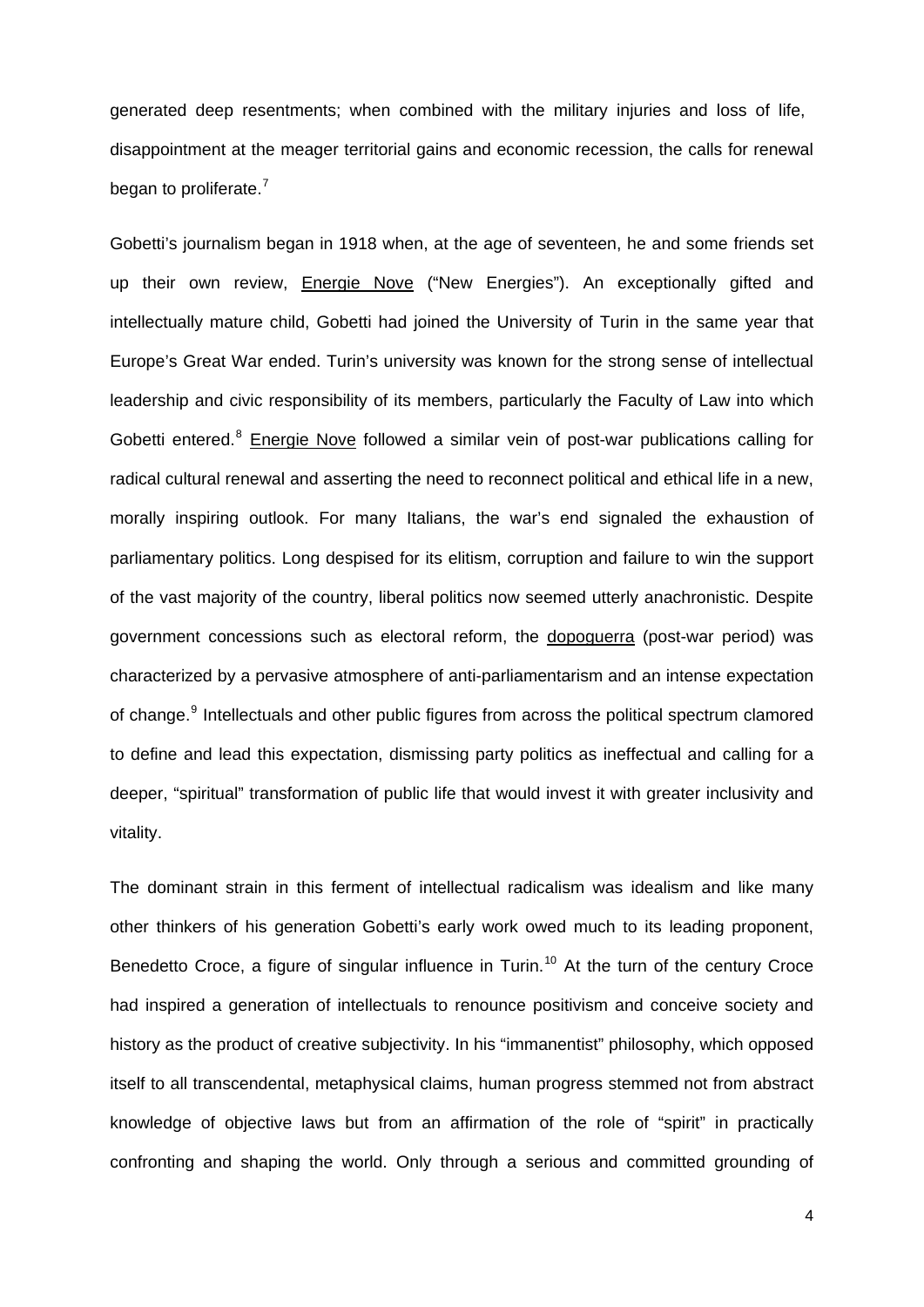ourselves and our lives in the historical problems we confront individually, he argued, could we find meaning and value in our existence.<sup>[11](#page-22-0)</sup> This austere "facing-up" to the world we inherit and make by ourselves without any metaphysical guarantee, Croce thought, could itself serve as Italy's long-desired secular faith. Though not a professional academic, Croce's lesson nevertheless inspired the aesthetic radicalism of journals such as Giovanni Papini's La Voce and Giuseppe Prezzolini's Leonardo which, rather to the Neapolitan's concern, had extended his historicism and subjectivism into a wholesale revolt against rationalism.<sup>[12](#page-22-0)</sup>

Gobetti identified Energie Nove explicitly with Croce, Papini and Prezzolini.<sup>[13](#page-22-0)</sup> In a key article of May 1919, "La Nostra Fede," he presented the project of the review precisely in terms of the formation of a new faith. Denouncing the parliamentary parties for their "vast and imprecise formulae," for representing egoistic and not common interests, successful only in ensuring the "triumph of personal interests with the complete absence of ideals," Gobetti diagnosed the "misadventures of Italian public life" in "the absence of sincerity and clarity," a condition expressed perfectly in giolittismo (the parliamentary maneuverings of Giovanni Giolitti, Italy's frequent, yet much maligned, liberal prime minister).<sup>[14](#page-22-0)</sup> Political values, he claimed, were out of step with the needs of everyday life. The remedy to this unhappy condition, he declared, was "a healthy rethinking of ideas."[15](#page-22-0)

Rejecting party doctrine in favor of a new spiritual disposition was not, however, an easy option. For it required not merely the renunciation of the parties' "mental schemes" but "an entire moral upheaval."<sup>[16](#page-22-0)</sup> At the basis of this idealist revision of thought and action was a distinctly Crocean message, the absolute immanence and dynamic, self-creating force of human spirit.<sup>[17](#page-23-0)</sup> For Gobetti, idealism set itself against all "revealed truths," especially those of the parties, and substitutes for them "the truth that is conquered day by day with the work of each."<sup>[18](#page-23-0)</sup> That meant arousing a "profound passion" that challenged apathy and indifference: "Honesty consists in having ideas, and believing them and making them the center and purpose of oneself. Apathy is the negation of humanity, abasement of oneself, absence of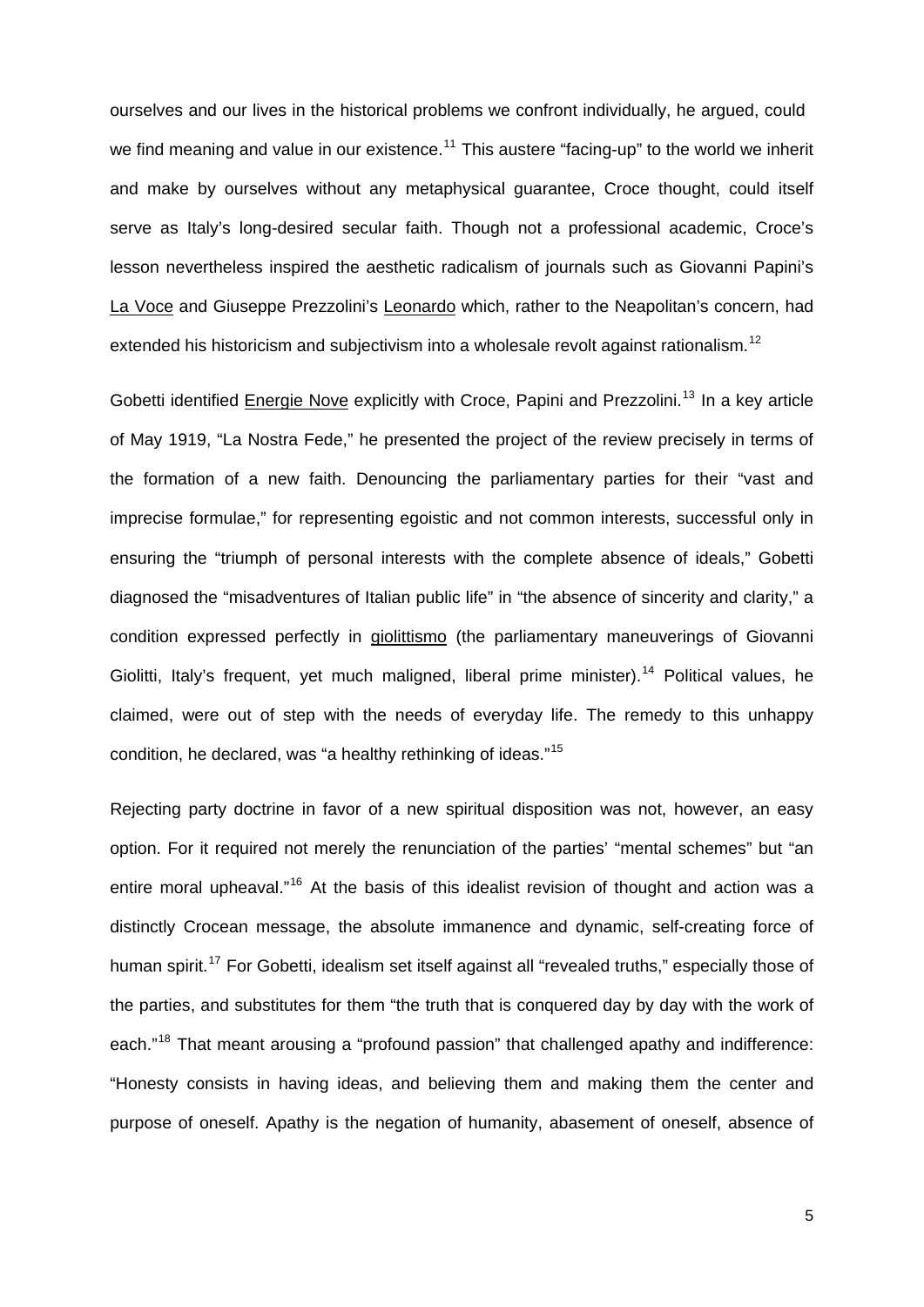ideality."<sup>[19](#page-23-0)</sup> Absorbing this rather pious message, for Gobetti, was not simply a matter of private personal salvation. It was, he insisted, the only way politics could be done.

Gobetti's liberal orientation pushed him at this time towards a radical political reformism. Like many young intellectuals, he was attracted to the battles of the independent socialist and long-standing critic of the liberal regime, Gaetano Salvemini.<sup>[20](#page-23-0)</sup> Although aimed at a range of literary and cultural topics, Energie Nove helped publicize Salvemini's campaigns against the parliamentary "transformism" and political neglect of the "Southern Problem" and his journal devoted issues to shared concerns such as school reform<sup>[21](#page-23-0)</sup> and the international situation. Naturally, like Salvemini, it was deeply critical of the liberal political elite.<sup>[22](#page-23-0)</sup>

However, by the end of the 1919 the political situation in Italy had begun to shift significantly. In September the poet Gabriele D'Annunzio led an expedition of a thousand troops to "seize" the north-eastern border town of Fiume, so giving form to a widespread sense of dissatisfaction with territorial gains after the war and heightening the sense of an unresolved national crisis.<sup>[23](#page-23-0)</sup> In November, general elections were held on a new system of proportional representation. The results saw a large increase in votes and parliamentary deputies for the Socialist Party, as well as the new, Catholic, Popular Party (results later confirmed in the local elections in Autumn 1920).<sup>[24](#page-23-0)</sup> Increasingly, Italian middle classes became fearful of an evident shift to the left. The socialists gains, argued Gobetti, portended Italy's ruin.<sup>[25](#page-23-0)</sup>

Throughout December 1919, Gobetti seemed prepared to continue his editorship of Energie Nove and had even sketched out several plans for its development into a larger and more thematically comprehensive journal.<sup>[26](#page-23-0)</sup> However, in February 1920 he interrupted these plans, calling for an intermezzo in the review's publication which, in fact, was never recommenced.<sup>[27](#page-23-0)</sup> Gobetti declared his desire to rethink his activities; elsewhere vowing to continue supporting Salvemini and other cultural activities in Turin.<sup>[28](#page-23-0)</sup> But in a private letter he suggested he had undergone an "intimate crisis."<sup>[29](#page-23-0)</sup> The reformist politics he had been pursuing, he later admitted, seemed overly fragmented and lacking in intellectual vision.<sup>[30](#page-23-0)</sup> Over the course of the next two years, Gobetti's intellectual and political focus shifted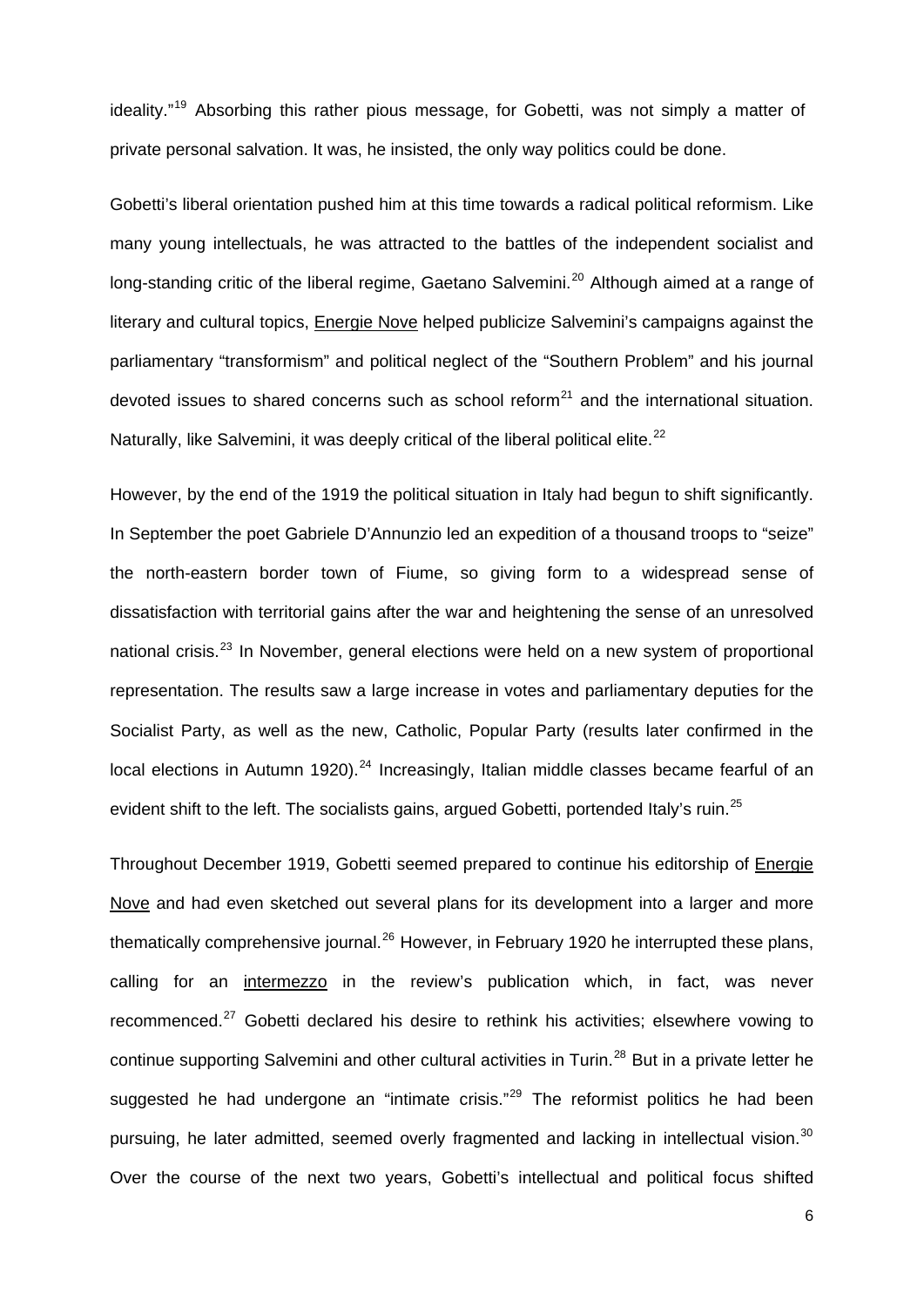dramatically as Italy's crisis deepened and revolutionary upsurges spread throughout the industrial North and amongst the provincial, rural towns of the center. Events forced Gobetti to refocus his militant idealism onto the renewal of liberalism as a radical, emancipatory outlook responsive to concrete social and political struggles. Thus for Spriano, 1920 represents "the great turning point for Gobetti," seeing both his absorption into the factory council debates in Turin and, eventually, the arrival of his new publication, La Rivoluzione Liberale.<sup>[31](#page-23-0)</sup>

#### **LIBERAL REVOLUTION**

Gobetti followed other young radicals in his immense esteem for the Russian revolution of 1917. His initial steps towards rethinking his liberal outlook had already been made in his interpretation of the revolution which he viewed as a positive act of liberation from authoritarianism. In May 1919 he surveyed recent literature on Russia and, though acknowledging the defects of socialism as an economic and administrative model, he made a startling claim of Lenin and Trotsky's accomplishment: "Basically, it is the negation of socialism and an affirmation and exaltation of liberalism."<sup>[32](#page-24-0)</sup> A liberal state, he continued, "is neither the bourgeois state nor the proletarian state"; indeed, the new state in Russia was for Gobetti not an administrative structure at all so much as a "formation of political consciousness": "Tsarism and the Tsarist mentality are dead. Russia is elevating itself to the level of civilization of the western peoples." $33$  This, admittedly partial, analysis of the Bolsheviks' success echoed similar idealist readings in Turin at the time, not least that of the young editor of the new socialist review L'Ordine Nuovo, Antonio Gramsci, another ex-student of the University of Turin whose intellectual formation Gobetti closely paralleled.<sup>[34](#page-24-0)</sup> Gobetti's contact with the editors of the review (who were initially rather dismissive of the young liberal)<sup>[35](#page-24-0)</sup> accelerated his understanding of liberalism as a pan-ideological, revolutionary ethos.

Gobetti had earlier been adamant that revolutionary action was unnecessary in developed countries like Germany and Italy.<sup>[36](#page-24-0)</sup> However, his association with Gramsci was decisive in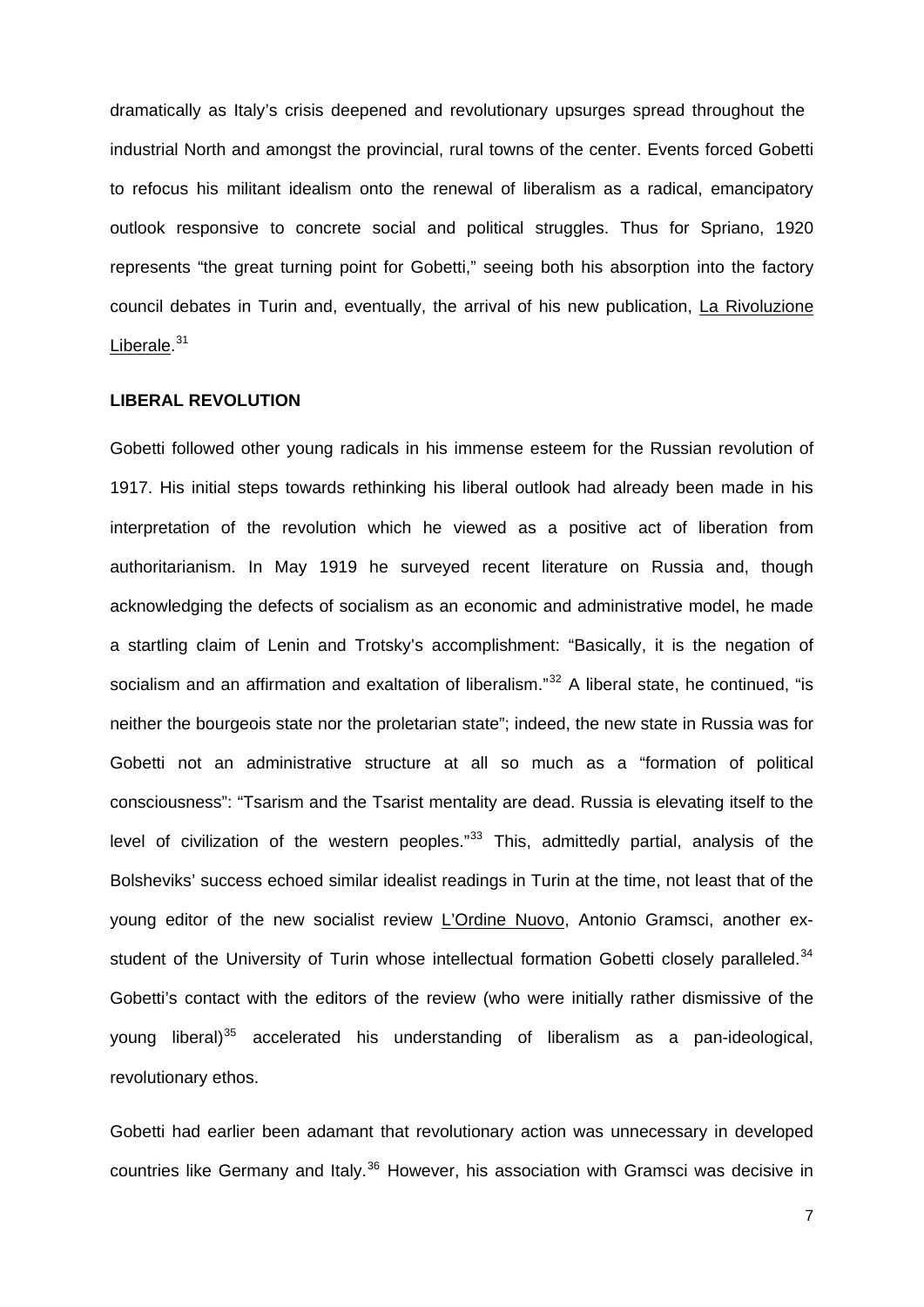altering his outlook. $37$  It brought him into contact with Turin's industrial proletariat and a concrete example of a non-party politics that aspired to build a new form of state within the decline of the old. During the so-called biennio rosso of 1919-1920, the industrial plant workers of Turin and elsewhere intensified their conflicts with management over wages and the post-war role of grievance committees. The L'Ordine Nuovo group, or ordinovisti, exalted the modernity of the factory system and Gramsci, in particular, set out a vision of the Turin conflicts as a preparation for the emergence of a whole new civilization built upon an organic society of producers.<sup>[38](#page-24-0)</sup> In September 1920 the dispute intensified and, in anticipation of being locked out, the workers occupied the factories. Staying there almost a month, they continued to work independently of management. The ordinovisti provided a revolutionary theoretical rationale to the movement, outlining a society of factory councils to replace the defunct parliamentary democracy.

This new model of intellectual and political engagement fascinated the nineteen year-old Gobetti and hastened his disillusionment with Salveminian reformism. Although deeply critical of parliamentary socialism for its collusion with the liberal regime, his enthusiasm for the factory workers was clear when, on 7 September 1920, he wrote to his fiancé, Ada Prospero:

Here we are in the full flow of revolution. I am following with sympathy the efforts of the workers who really are constructing a new order. I don't feel the urge to follow them in their work, at least just now. But, little by little, it seems to me that the greatest battle of the century is being clarified and imposed. Then my place will be with those who have most religiosity and spirit of sacrifice. Today the revolution is posed in all its religious character. Certainly, the hour is difficult even for the workers. By now, at least in Turin, they have liquidated the organizers and the old abstractionist and corrupt leaders, and they are doing things themselves.  $39$ 

Although he remained at some distance from the factory struggles themselves, the experience convinced him that the workers' revolutionary struggle was the central thrust in bringing about, from below, the revitalization of culture and politics to which he aspired. Despite the occupations' ultimate failure to initiate the revolutionary upsurge for which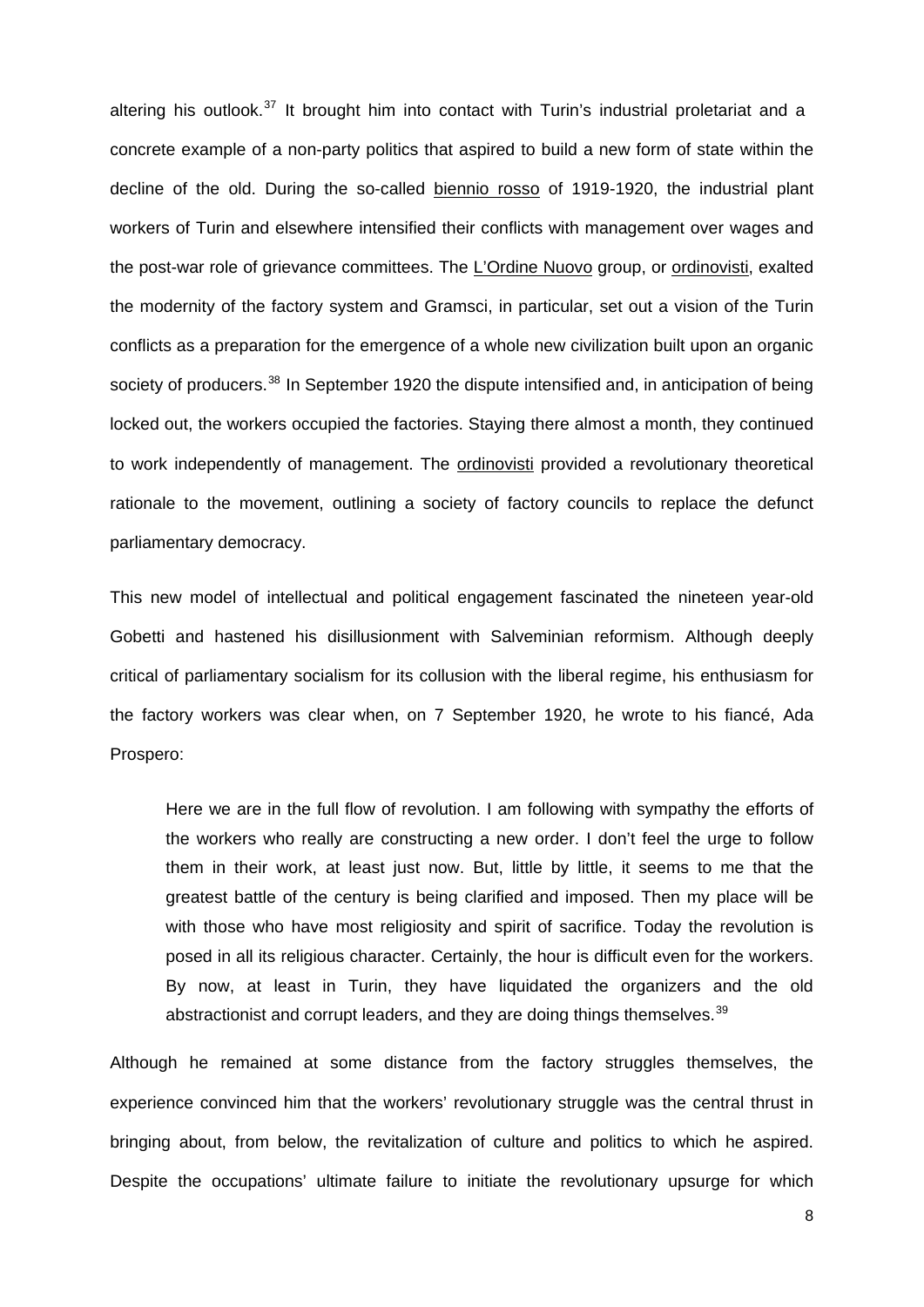L'Ordine Nuovo had hoped (the workers eventually returned to the factories after the unions organized a compromise), Gobetti's political loyalties had been dramatically changed. The future, he was convinced, lay with the workers and their assertion of autonomy from the illiberal, protectionist state.<sup>[40](#page-24-0)</sup> In January 1921 he took up the post of drama critic for L'Ordine Nuovo at Gramsci's invitation when the paper became a daily. In February the following year, after a number of months of compulsory military service, he began publishing his new journal, La Rivoluzione Liberale ("Liberal Revolution"). There he set about publicizing a new, revitalized liberal outlook and developed a reputation as a powerful political critic, just as Italy swung to anti-socialist reaction and Mussolini's fascists prepared their ascendancy.

The central elements of Gobetti's "revolutionary liberal" project were set out in the opening pages of the first issue of the review. There he proposed to set about forming a new political class with a "clear awareness of its historical traditions and the social needs born from the participation of the people in the life of the state."<sup>[41](#page-24-0)</sup> Producing a new ruling class was to be achieved by critically confronting Italy's historical failings as a liberal state and seeking their resolution in the postwar conditions of political struggle.

In the central article of that first issue, "Manifesto," Gobetti laid out the historical perspective orienting the project. Italy's current political dilemmas consisted, fundamentally, in its inability to constitute itself as a "unitary organism"; this itself derived from the incapacity of its citizens to form an "awareness of the state." For Gobetti, the lack of a ruling class, of a modern economy, and hence the experience of exercising liberty, further contributed to these failings.

Deprived of liberty, we were deprived of an open political struggle. The first principle of political education was absent, namely the choice between ruling classes. While the vitality of the state, presupposing—in whatever form—the adhesion of citizens, is based precisely on the ability of each to act freely and to realize this way the necessary work of participation, control, opposition.<sup>[42](#page-24-0)</sup>

Whilst various intellectual and political efforts in the nineteenth century had been made to develop a sense of liberty as the basis of political community, the Italian state was eventually formed not through the projection of a common culture but through shifting alliances between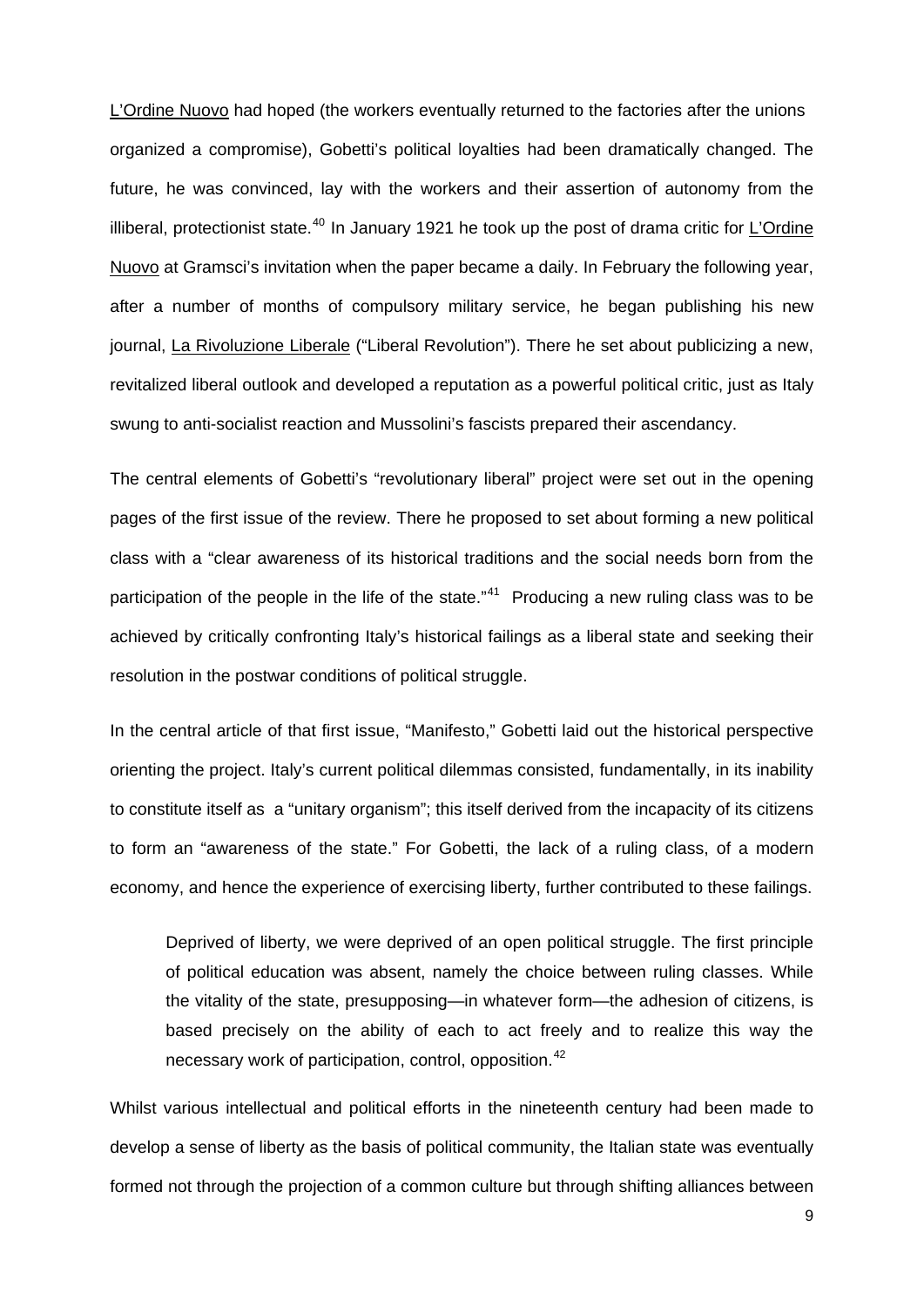sectoral interests that eventually "corroded" the relation between government and people: the post-Risorgimento state emerged as "a government without validity and without autonomy because abstracted from the real conditions and founded on compromise; a people educated in materialism, without conscience and will, in a perennially anarchic attitude before any social organization."[43](#page-24-0)

In the post-war environment, however, old liberalism was "dead," killed by Giolitti, Catholicism and parliamentary democratic socialism, none of whom managed to answer the question of how to make a national political community. Nevertheless, Gobetti saw in the unfolding political crisis and popular struggles a timely resurgence of the aspiration to exercise liberty. It was the self-appointed task of his review "to adhere to all the experiences of autonomy by proposing to clarify, help, and renew … this movement of popular redemption."[44](#page-25-0) Privileged amongst these demands for autonomy was the workers' movement which "has been in these years the first lay movement in Italy, the only one capable of bringing to its logic the modern, revolutionary value of the state, and of expressing its anti-Catholic, religious ideality, denying all Churches."<sup>[45](#page-25-0)</sup>

Gobetti's sympathies for the Turin communists were, however, subordinate to a wider vision of liberalism as an ethic of liberation grounded in the spontaneous movement of history.<sup>[46](#page-25-0)</sup> Here he drew upon the liberalism of Luigi Einaudi, economist and commentator whose classes Gobetti attended at university. For Einaudi—a free-market liberal deeply opposed to state protectionism—the open clash of class interests was the spur to social progress. Left to its own devices—that is, watched from afar by a non-interfering and minimal state—civil society ought to be left free to produce its own compromises. Gobetti shared neither Einaudi's individualism nor his rigid anti-statism,  $47$  but he fully endorsed the idea of an intra-societal struggle for group autonomy as the premise of a liberal ethic.<sup>[48](#page-25-0)</sup> Not unlike Gramsci's socialism, Gobetti's reading of liberalism was filtered through the work of Georges Sorel, in particular his idea of "myth" as a form of collective consciousness derived spontaneously from the experience of struggle. The workers' movement, Gobetti argued in a letter of August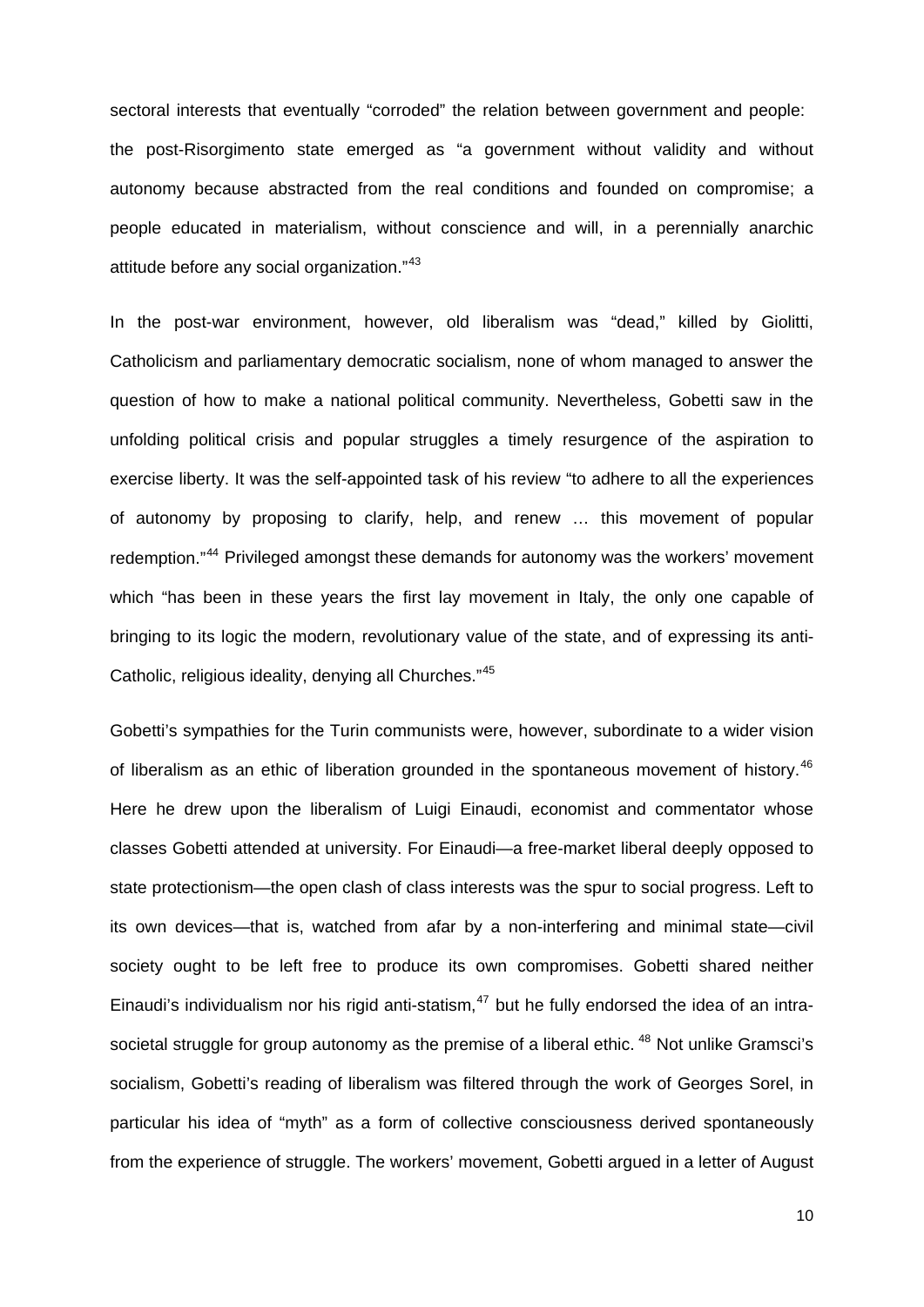1920, was "the only valid force in political life, because it is the only one that can act, in a sorellian way, as myth."<sup>[49](#page-25-0)</sup> Where Gramsci identified myth with socialism, however, Gobetti saw it as essentially liberal. Thus his praise for the Turinese proletariat's recognition of the "revolutionary value of the state" continued to understand the term "state" not as a concrete apparatus of power (as, in this instance, it was for Gramsci) but as an organized collective consciousness. It was precisely this galvanizing, disciplining force of a revolutionary consciousness á la Sorel that attracted Gobetti, not its immediate aims as such. If socialism was the "starting point" for this myth, "the point of arrival is always liberalism, history; the painful contingency of problems and solutions that are never in a preconceived system because they are born from the practical conciliation of that system and all the others according to which men think."[50](#page-25-0)

Gobetti's association with Gramsci and L'Ordine Nuovo led some to consider him of the same ideological camp, an accusation he angrily rebuked: "I am diametrically opposed to Gramsci. My ideas are the fruit of a mature and in-depth examination of the failure of the Italian revolution of the 1800s."<sup>[51](#page-25-0)</sup> This comment disquises Gobetti's admiration for Gramsci, displayed clearly elsewhere,<sup>[52](#page-25-0)</sup> but it points to his comprehensive philosophical rejection of reformist socialism, communism and Marxism as political doctrines.<sup>[53](#page-25-0)</sup> Only in so far as these converged on liberalism's emancipatory principles were they of interest to him. Gobetti conceived the workers' movement as an agent for liberalism's revolutionary values, not an ideal model of economy and politics.

Gobetti's view that liberalism referred essentially to the struggle for liberty rather than to the exercise of specific liberties provided a theoretical platform intended to enable liberals to identify with radical programmes which were not themselves explicitly liberal. In this view, the concept of liberty was understood in a "political" sense, that is, it was associated with demands for collective autonomy and not exclusively with a "negative" concept of individual liberty, to use Isaiah Berlin's categories, in which liberty involves an individual's ability to act without hindrance. Equally, however, Gobetti was not supplanting the negative concept with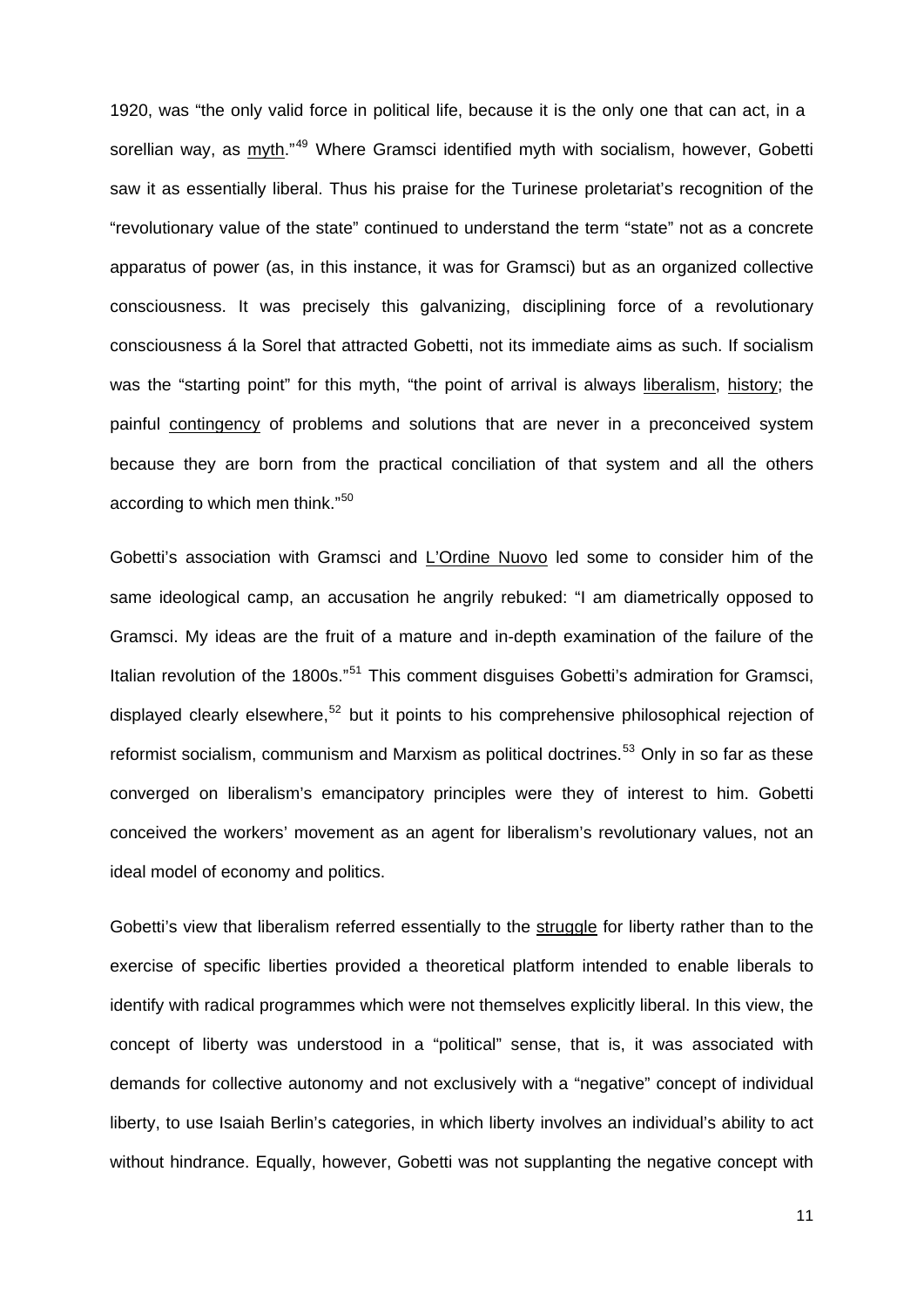a "positive" or "thick" view of human ends as such, bar the implicit view that liberty, sharpened through conflict, would serve to realize human potential. His instincts remained broadly with the classical defense of individual liberty. As Meaglia argues, on both economic and cultural questions Gobetti typically defended the free initiatives of individuals to act without the paternalistic interference of the state or any other agency.<sup>[54](#page-25-0)</sup> In this sense he remained an "economic" liberal.

But Gobetti was aware that the political environment within which negative liberties were to be defended was, certainly in Italy, still incomplete. It was to this, fundamentally political, objective that his revolutionary liberalism was primarily directed. In some respects, Gobetti's views resemble the work of recent proponents of classical republicanism like Quentin Skinner for whom negative and positive conceptions of liberty need not be opposed. Rather, negative or individual liberty is conceived as being inseparable from a shared political liberty, that is, the freedom of the community as whole from unwarranted or arbitrary interference in its collective decision-making.<sup>[55](#page-25-0)</sup> Although not elaborated analytically this way, Gobetti's agonistic liberalism suggested a similar overlapping of individual and political liberty, but focused particularly on the political side in which struggles for collective autonomy emerged. This political liberalism, promoted as a cultural, "religious" or "ethical" outlook, enabled Gobetti to speak across ideological divisions and identify with evidently non-liberal movements such as council communism.[56](#page-26-0)

Getting people to think, to undergo a political education adequate to the historical circumstances, then, was the practical thrust of Gobetti's revolutionary liberalism and the goal to which his new review was directed. As he put it himself: "Our task today is not to elaborate a program of government … but to elaborate a program of action within the state, to create a unity and not to presuppose it." $57$  Political education, of course, needed its teachers and Gobetti's program was openly directed at forging a new "aristocracy," an elite to channel demands for autonomy into a coherent worldview. Here, Gobetti reflected the widespread influence of the Italian political scientist and theorist of the "ruling class,"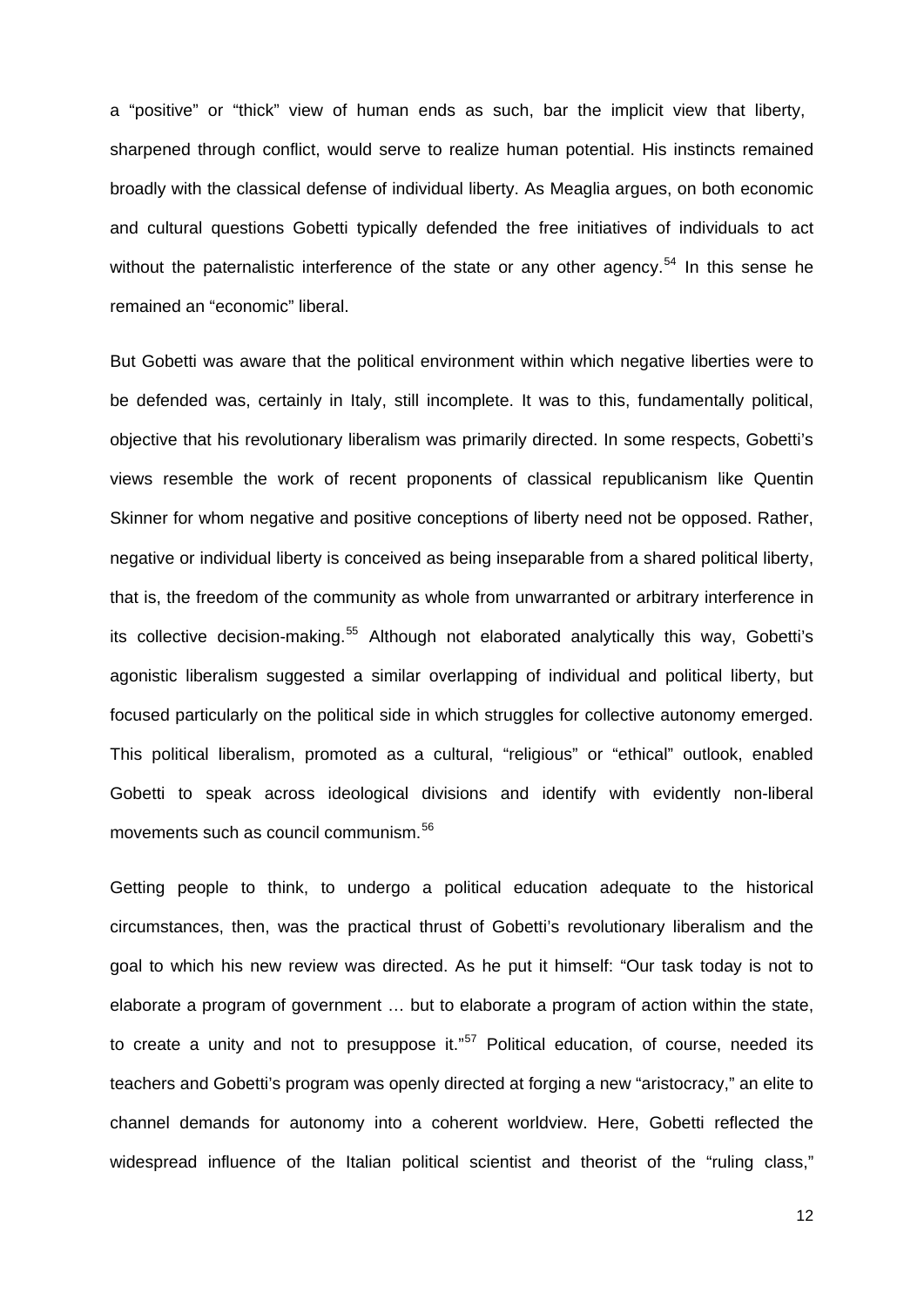Gaetano Mosca, who then also taught at the university. Mosca's claim that political life was characterized by a struggle between elites over the offices of power was adapted by Gobetti to underscore the clash of ideals amongst social forces as they define themselves against prevailing forms of power: "The world is made by small minorities: these can and must be educated—rationally."[58](#page-26-0) New social groups and classes produce new elites who struggle for domination and develop new myths to sustain them. Gobetti's view of elites lacked Mosca's conservatism and cynicism towards popular movements in that it viewed the clash of social forces as a positive source for the renewal of liberty and understood elites as more or less genuine representatives—rather than detached manipulators—of the groups from which they emerged.<sup>[59](#page-26-0)</sup> When talking of the Turin factory council movement, Gobetti typically underlined his interest not in the mass of workers but in the "heroic minority" of its leaders developing the vision of a new social and political order. Interested neither in their socialism nor collectivism, the workers struggles were significant to him because their praxis "deny all formulae" and their experiences "will end by bringing us a new ruling class."<sup>[60](#page-26-0)</sup> The crucial aspect of the struggles was, evidently, less the participation of ordinary workers than the moral guidance offered by its leaders.<sup>[61](#page-26-0)</sup>

After the defeat of the factory council movement in September 1920 and the subsequent formation of the Communist Party in 1921 (which absorbed, and effectively neutralized, Gramsci and the ordinovisti), Gobetti realized that the formation of a new elite would be some time in coming. Whilst resolutely convinced the workers would be at the head of any revolutionary movement, his attention shifted back to the legacy of the Risorgimento and the currents of radical thought within Italian political culture past and present.<sup>[62](#page-26-0)</sup> Rivoluzione Liberale was directed precisely towards those liberal intellectuals and educated middle classes desirous of change but who, thought Gobetti, would not ally with the workers for fear of abandoning liberal principles. Revolutionary liberalism was itself a method of analysis designed to expose the connection between those principles and the social conflicts then underway.<sup>[63](#page-26-0)</sup> The real test of liberal values, he was proposing, was not in the comfortable distance of abstract ideals but in the gritty terrain of historical reality.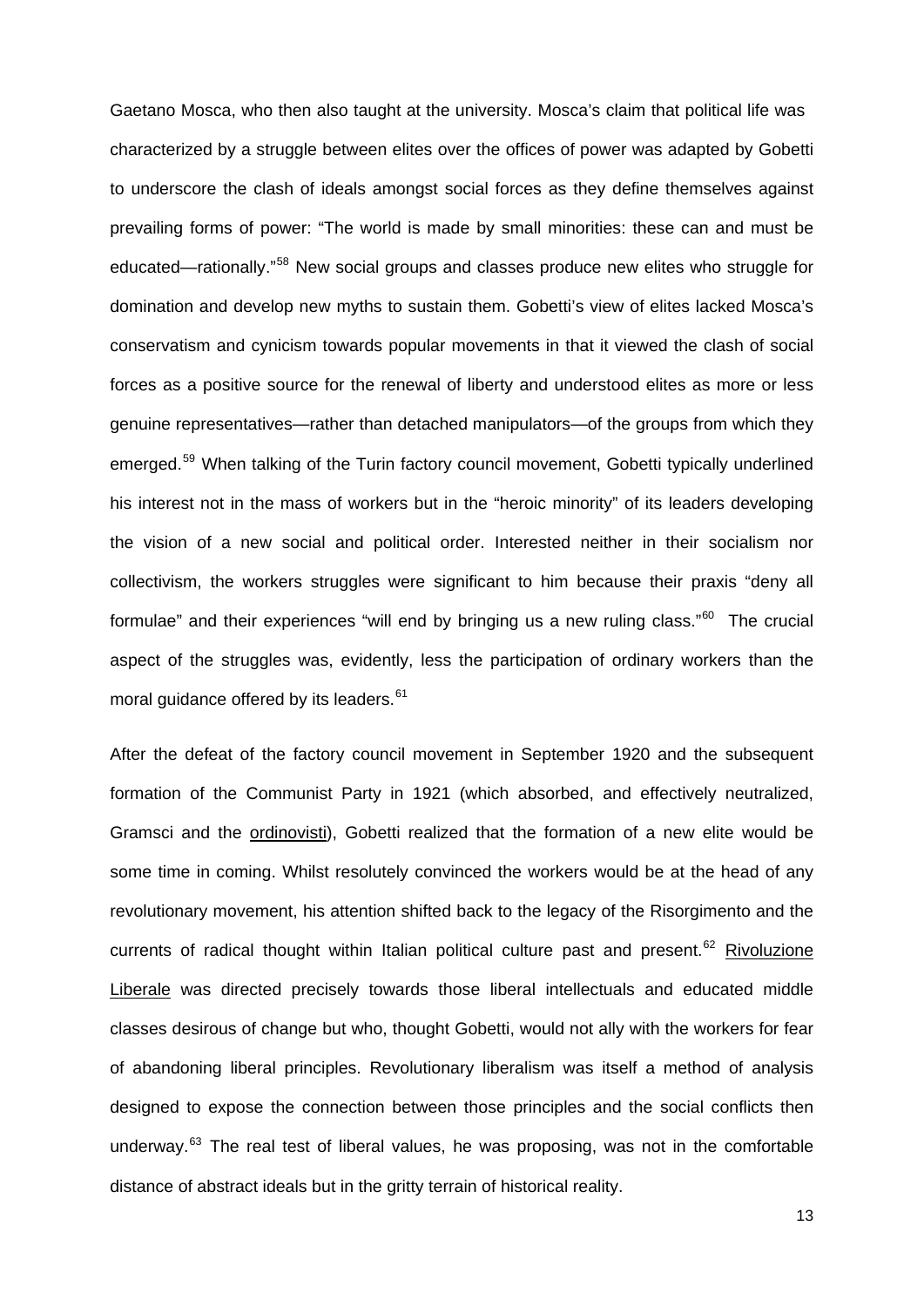### **FASCISM: THE AUTOBIOGRAPHY OF A NATION**

By then, however, historical reality was turning against liberal values with a vengeance. Mussolini's fascists fanned the flames of anti-socialist reaction with effect when, in late 1920, self-organized bands of militia, or squadri, began undertaking "punishment expeditions" against socialists and unions in the countryside and provincial towns. A violent response to the gains made by the left in the previous two years, squadrismo succeeded in part because of the tacit support of the authorities (and a good part of the liberal elite) and dramatically expanded Mussolini's bases of support amongst agrarian landowners and rural conservatives. The fascists formally organized as a party in 1921 amidst a widespread breakdown in public order that Mussolini masterfully exploited to his advantage by presenting himself as the broker of public order. In October 1922, in the absence of stable parliamentary consensus for the liberals, Mussolini was invited to be prime minister, heading a coalition of liberals and fascists.<sup>[64](#page-26-0)</sup> In this initial period of fascism's rule, most liberal politicians and commentators believed Mussolini's popularity could be exploited to restore social order and public support for parliamentary politics. Even moderate liberals like Croce, though offended by the fascists' populist nationalism, initially sought out "something good" in its parliamentary coalition.<sup>[65](#page-26-0)</sup> Gobetti, however, grasped very early on its fundamentally anti-liberal orientation and as early as May 1922 he dedicated Rivoluzione Liberale to interpreting the phenomenon and warning other liberals of the threat it posed.<sup>[66](#page-26-0)</sup>

Gobetti's initial response to fascism was politically dismissive yet theoretically incisive. He shared a common revulsion amongst educated liberals at the crude, rhetorical posturing of Mussolini and his movement's violent, anti-socialist tactics. The fascists, he claimed, were a contradictory and unstable collection of bellicose urban petty-bourgeoisie and agrarian reactionaries, "palingenetics" trading on the myth of revolution but whose internal disagreements and class divisions couldn't be hidden. $67$  As for Mussolini, he was an opportunist and a dogmatist, an anachronistic condottiere leading a band of savages. He lacked the creativity and the religious character of a proper leader.<sup>[68](#page-26-0)</sup>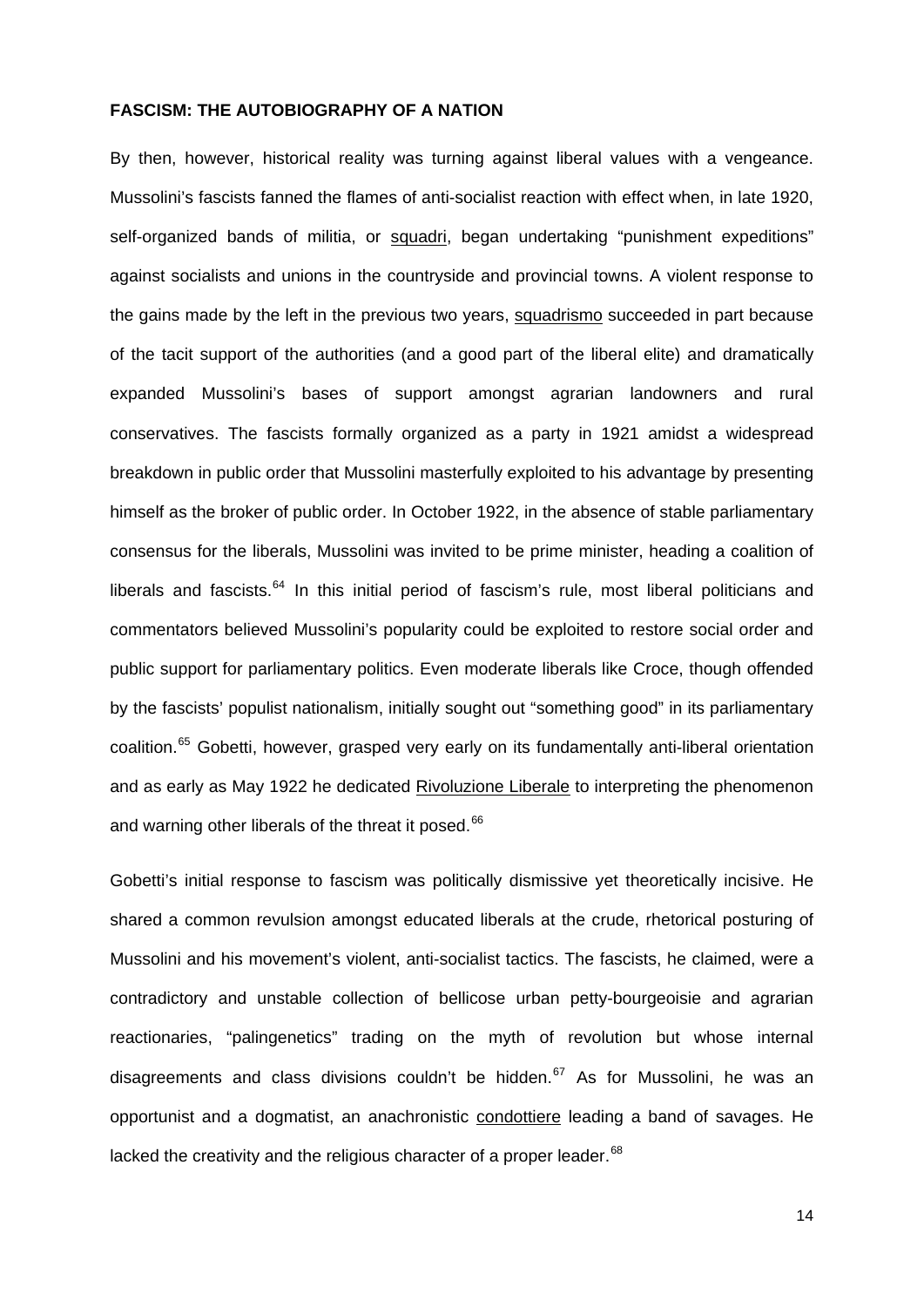In addition to these comments, however, Gobetti developed a more sophisticated view. Fascism represented more than a temporary and distasteful disruption of political life; it symbolized Italy's historical failings as a nation-state.<sup>[69](#page-26-0)</sup> For all its revolutionary rhetoric, fascism implied a continuation of the traditional practices in Italy of substituting open conflict with consensus, compromise and collaboration between political leaders; thus, "Fascism is the legitimate heir of Italian democracy."<sup>[70](#page-26-0)</sup> In "Elogio della Ghigliottina," written just after Mussolini's so-called "seizure" of power, Gobetti memorably defined fascism as the "autobiography of a nation": in it was condensed all of Italy's cultural and political failings, principally an immaturity of Italians and their party political representatives preventing them from facing up to the liberating force of social and political conflict.<sup>[71](#page-26-0)</sup> The "disaster" of fascism lay in its violent and illiberal denial of heresy, but this was a disaster with deep roots in Italy, populated as it was by a people with "the spirit of slaves."

But exactly what kind of political (as opposed to cultural) resistance to fascism Gobetti was offering was unclear. Indeed, at various points in his analysis of the political situation, Gobetti himself seemed curiously aloof. Because he opposed the socialist parliamentary grouping (indeed, he castigated all parliamentary party politics<sup>[72](#page-27-0)</sup>), he suggested, there was no point in resisting fascism simply to return to the status quo ante. The country, he argued, needed a test and the arrival of fascism was an opportune moment to see if Italy was prepared to fight for its liberty. Refusing to collaborate with fascism's parliamentary critics ("To fight against Mussolini only in order to replace him in six months with Nitti, Cocco-Ortu, Orlando or Giolitti. No and no again") Gobetti suggested it was necessary to let fascism run its course: "We remain historians over and above the day-to-day  $\ldots$  and we work for another revolution."<sup>[73](#page-27-0)</sup> Not for the first time was Gobetti's program open to the accusation of being an ineffectual, cultural rather than directly political action.

However, Gobetti's political instincts were sharpened in June 1924 following the murder of the reformist socialist deputy, Giacamo Matteotti, by fascist heavies in Rome. Matteotti had openly denounced the elections of April that year which were conducted in an atmosphere of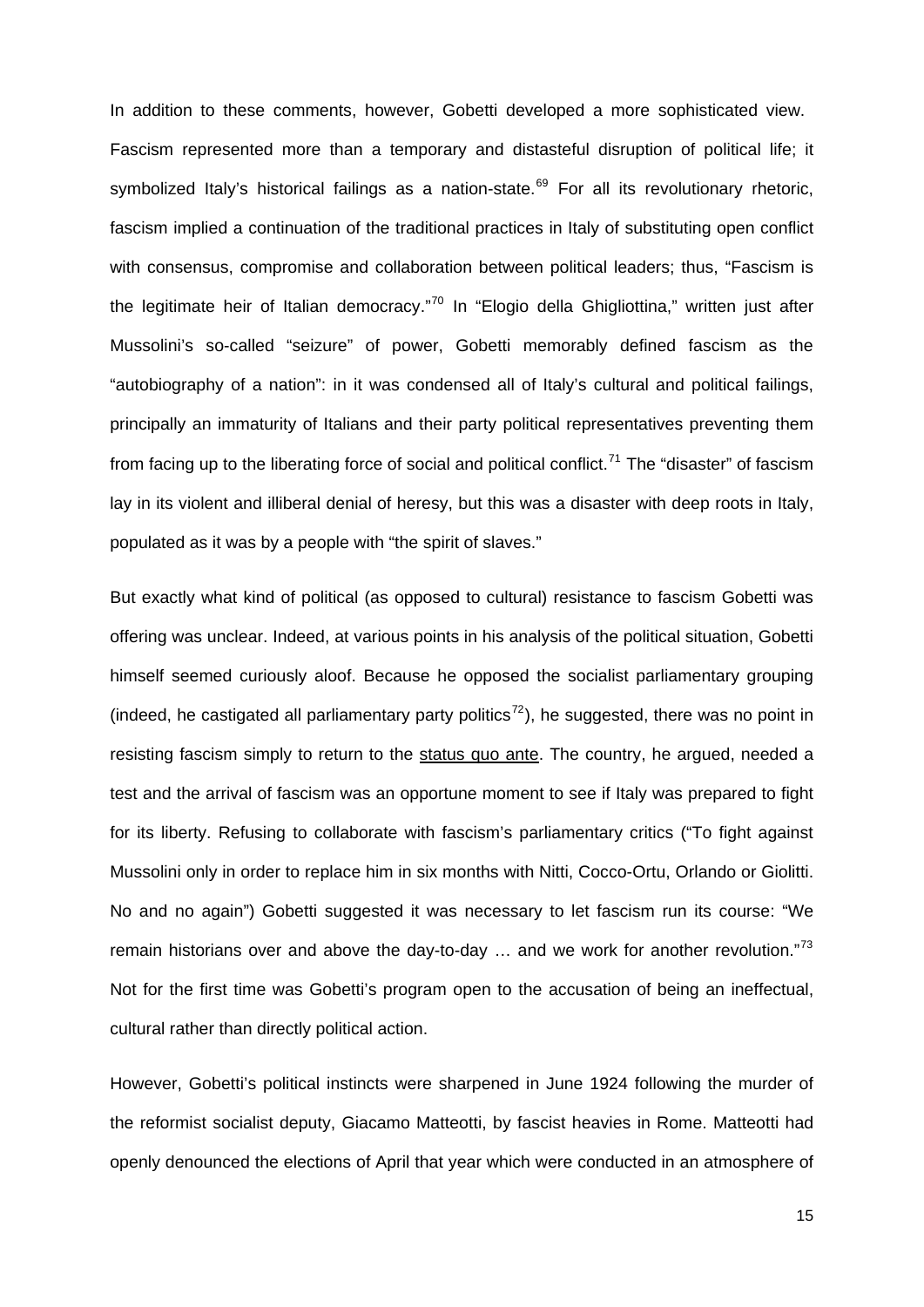intimidation and which were organized under a new electoral system designed to reward the largest party with a disproportionately large number of seats. Not surprisingly, the fascists made significant gains and Matteotti's defiance deliberately threatened publicly to discredit Mussolini.<sup>[74](#page-27-0)</sup> Matteotti's brutal murder, evidently undertaken with the support of the prime minister, generated widespread revulsion among the parliamentary opposition many of whom marched out of the Chamber of Deputies in protest.<sup>[75](#page-27-0)</sup>

The "Aventine secession," as it was called, seemed for a moment to unify the various opposition parties and threatened to withdraw any constitutional recognition for Mussolini who still relied on the support of conservative elites. Gobetti now saw the potential for an intransigent anti-fascist politics led by mass parties;<sup>[76](#page-27-0)</sup> he narrowed down his disdain to the older constitutional parties alone, $77$  talked up the idea of a modern, European democratic parliament,<sup>[78](#page-27-0)</sup> and recruited "Liberal Revolution Groups" to promote an inclusive coalition.<sup>[79](#page-27-0)</sup> However, the Aventine's aspirations, such as they were, and particularly those articulated by its leader, the liberal deputy Giovanni Amendola, were strictly legalistic in that they aimed to invoke an intervention by the Monarch to remove Mussolini.<sup>[80](#page-27-0)</sup> By consequence, and in part because of remaining animosities between the parties, the Aventine failed to act sufficiently quickly or effectively to dislodge Mussolini.<sup>[81](#page-27-0)</sup> Outside of parliament, they were unable able to mobilize the doubters who remained in the Chamber and Senate and the prime minister survived the immediate storm.

In January 1925, Mussolini dramatically announced his intention to install an authoritarian order.<sup>[82](#page-27-0)</sup> Measures were taken immediately to curtail freedom of assembly and association, particularly against suspected "subversives" and by October the regime began to suppress opposition parties and arrest their leaders.<sup>[83](#page-27-0)</sup> Gobetti succeeded that year in publishing a book version of La Rivoluzione Liberale collecting his various articles from the journal in a narrative historical study of political struggles in contemporary Italy.<sup>[84](#page-27-0)</sup> However, the review itself produced its last number in November after the authorities ordered Gobetti to cease all editorial and publishing activities. Already unwell with heart problems after an assault by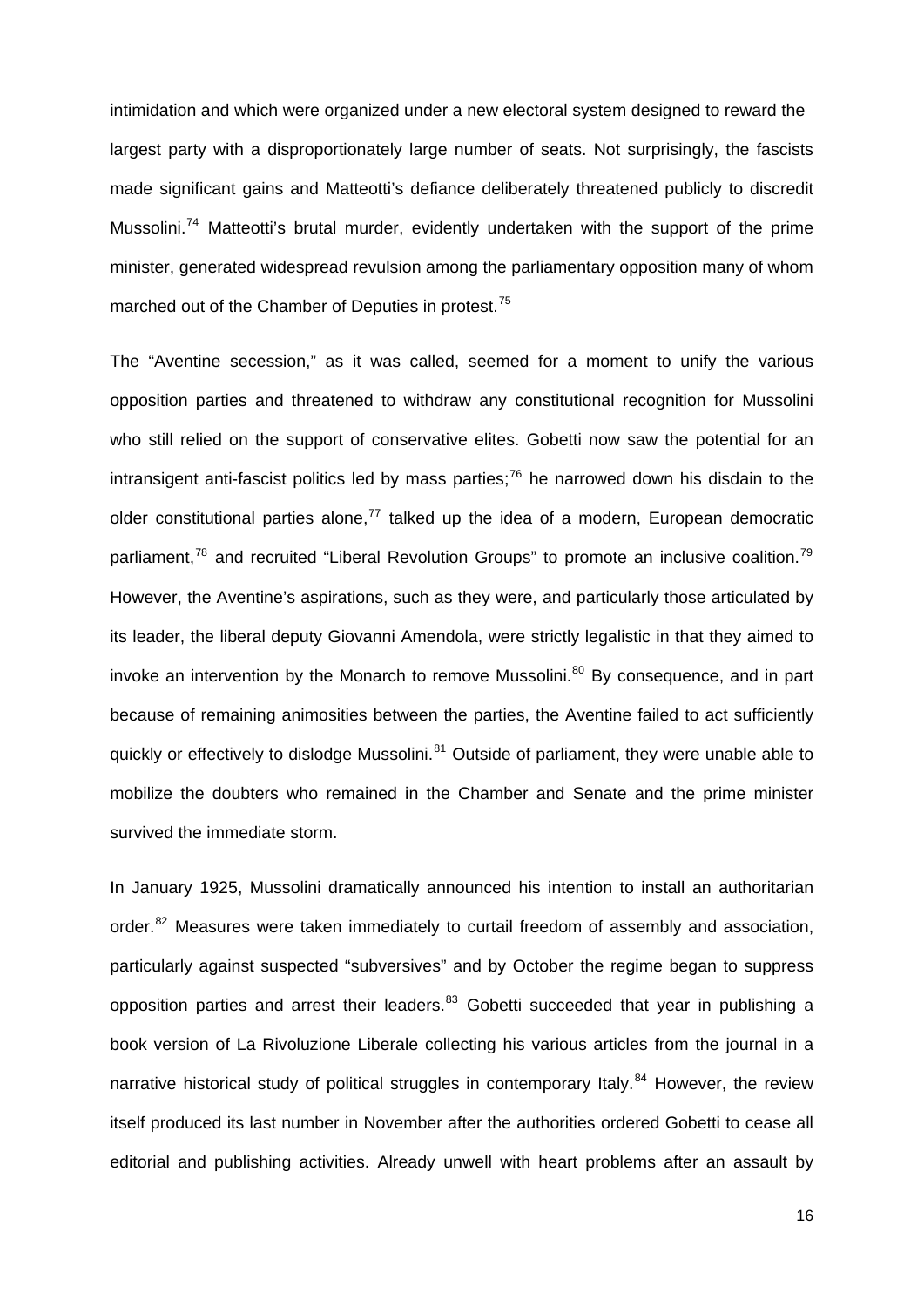fascists, he decided to move to Paris in the new year. There he intended to resume his antifascist politics with other radical liberal sympathizers. However, to the shock of his companions back in Turin, he never recovered from his ill-health and towards midnight of 15 February 1926 he died of heart failure.<sup>[85](#page-27-0)</sup>

### **LIBERTY AND STRUGGLE**

Twenty-first century liberal democracies are by now long accustomed to the cut and thrust of party competition and the polemical character of public debate. Such conflict is largely assumed to sit safely behind the walls of a broad consensus on the value of individual liberty and its institutions. Once those walls are breeched, however, liberals have frequently proved themselves a remarkably illiberal bunch, prone to invoke the authority and force of the state they otherwise resent. Such indeed was the inclination of many liberals, such as Croce, in Italy after the First World War. Gobetti, then, offers a salutary reminder of what can happen if we rely excessively on the language of consensus and pay too little attention to the conflictual conditions from which consensus arises. To properly grasp this message, we need to return to the conceptual linkage he made between liberty, conflict and struggle.<sup>[86](#page-27-0)</sup>

As Bagnoli indicates, Gobetti's liberalism was not a doctrine of the state that sketched its proper functions and relations to the individual citizen. Rather, it was an outlook on history and society focused on the continuous, conflictual formation of new demands for liberty and autonomy.<sup>[87](#page-27-0)</sup> Following Croce, Gobetti rejected efforts to ground liberalism in a transcendental philosophical framework. Liberty was not an abstract concept but a dialectical impulse in history itself. Thus it could take any number of forms and express itself through a variety of societal agents, not only the bourgeoisie. Liberal values did not emerge exclusively with any specific class but from the clash of forces in society which constantly throws up new demands for liberty—or better, liberation—from conditions of tyranny and oppression. Only in the struggle to resist economic, cultural and political heteronomy did freedom find its most adequate expression and most challenging test. Without these conditions of struggle and conflict, liberty simply grew stale and conservative. Thus the Italian state had crystallized the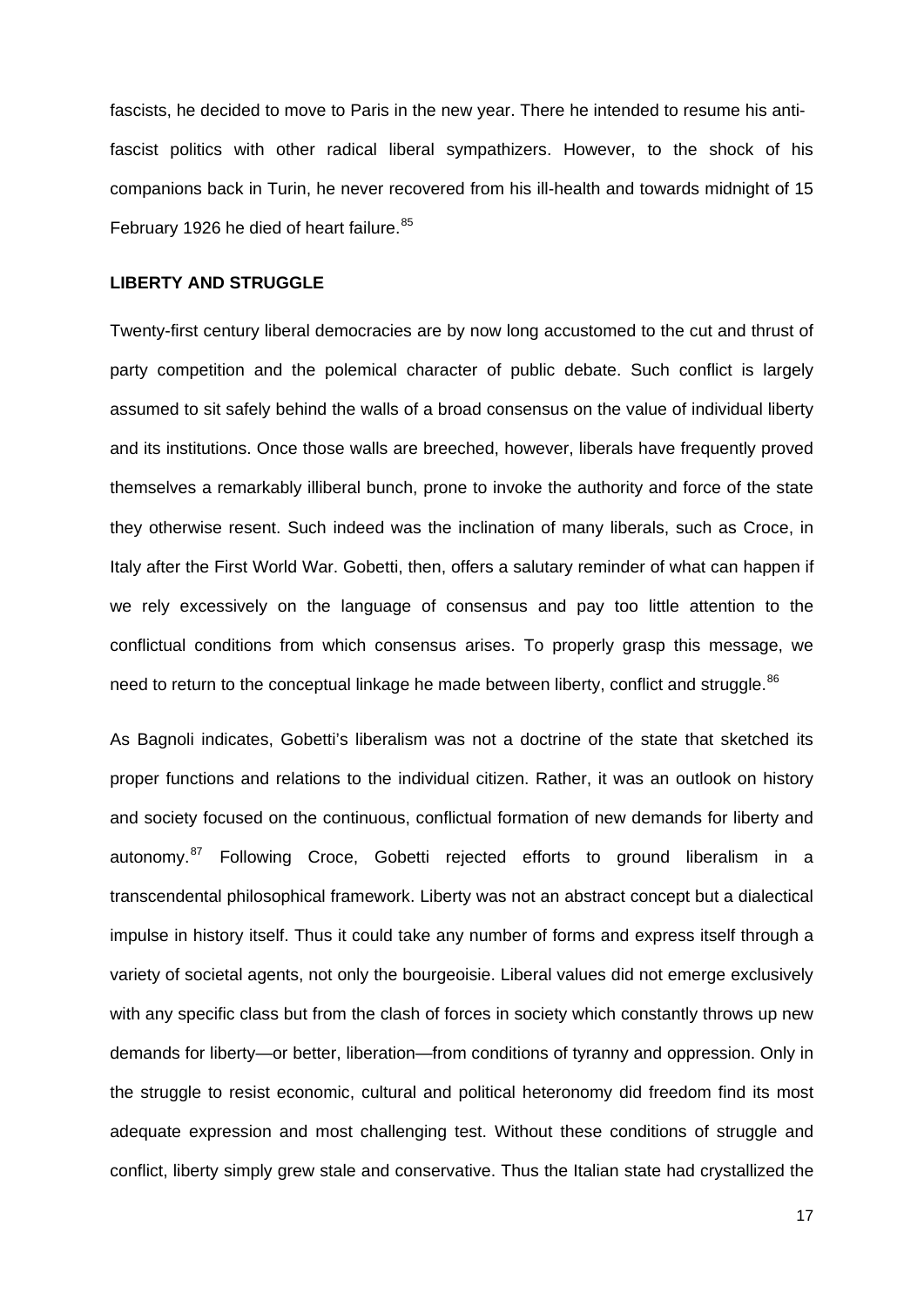fascism, he claimed, Italian liberals had developed a "fear of politics."<sup>89</sup> clash of forces but in so doing it prevented any renewal of liberty. $88$  In common with

It is just this liberal "fear of politics" that around the same time inspired the German legal philosopher and conservative, Carl Schmitt, to formulate his own agonistic outlook.<sup>[90](#page-28-0)</sup> A very brief comparison with Gobetti is illuminating. For Schmitt, too, liberal parliamentarism had denigrated politics in its tendency to foreground compromise and procedure.<sup>[91](#page-28-0)</sup> In The Concept of the Political he also tried to reassert the "ever-present possibility of conflict" by specifying the distinction between "Friend" and "Enemy" as the essential criterion of "the political."<sup>[92](#page-28-0)</sup> Yet, Schmitt's line of argument led him to reject liberalism altogether and, eventually, support Nazism. The conflictual basis of politics was, for him, indicative of the need for the state as a sovereign entity to act as supreme arbiter.<sup>[93](#page-28-0)</sup> Moreover, his concept of the political was indifferent to the content of the conflict that invoked it.<sup>[94](#page-28-0)</sup> Gobetti, by contrast, focused on politics outside the state and formal politics, adopting the kind of "pluralistic" outlook that Schmitt expressly disliked. Conflict was specified precisely in terms of struggles for liberty, not political enmity in general. Unlike Schmitt, then, for whom domestic politics had to be suppressed if politics was to be affirmed, Gobetti adopted a more democratic agonism in which the state appeared as a potential obstacle to further conflict and not its supreme expression. Thus Schmitt's agonist outlook underscored his later commitment to fascism; whilst Gobetti's propelled him forcefully, and fatally, against it.

Gobetti's message later resounded powerfully in Italy both as a symbol of anti-fascist defiance and, more recently, as a moral critique of the postwar democratic republic.  $95$ However, significant tensions remain in Gobetti's thought that his devotees often overlook. Not surprisingly, what is regarded as his great innovation—an ethical liberalism based on the principle of conflict—is also the source of some unresolved difficulties. If liberty has an agonistic basis, then the question arises as to how liberalism can have durability and establish itself as a shared ethic, regulating conflict within its own terms rather than succumbing to endless disputation and violence.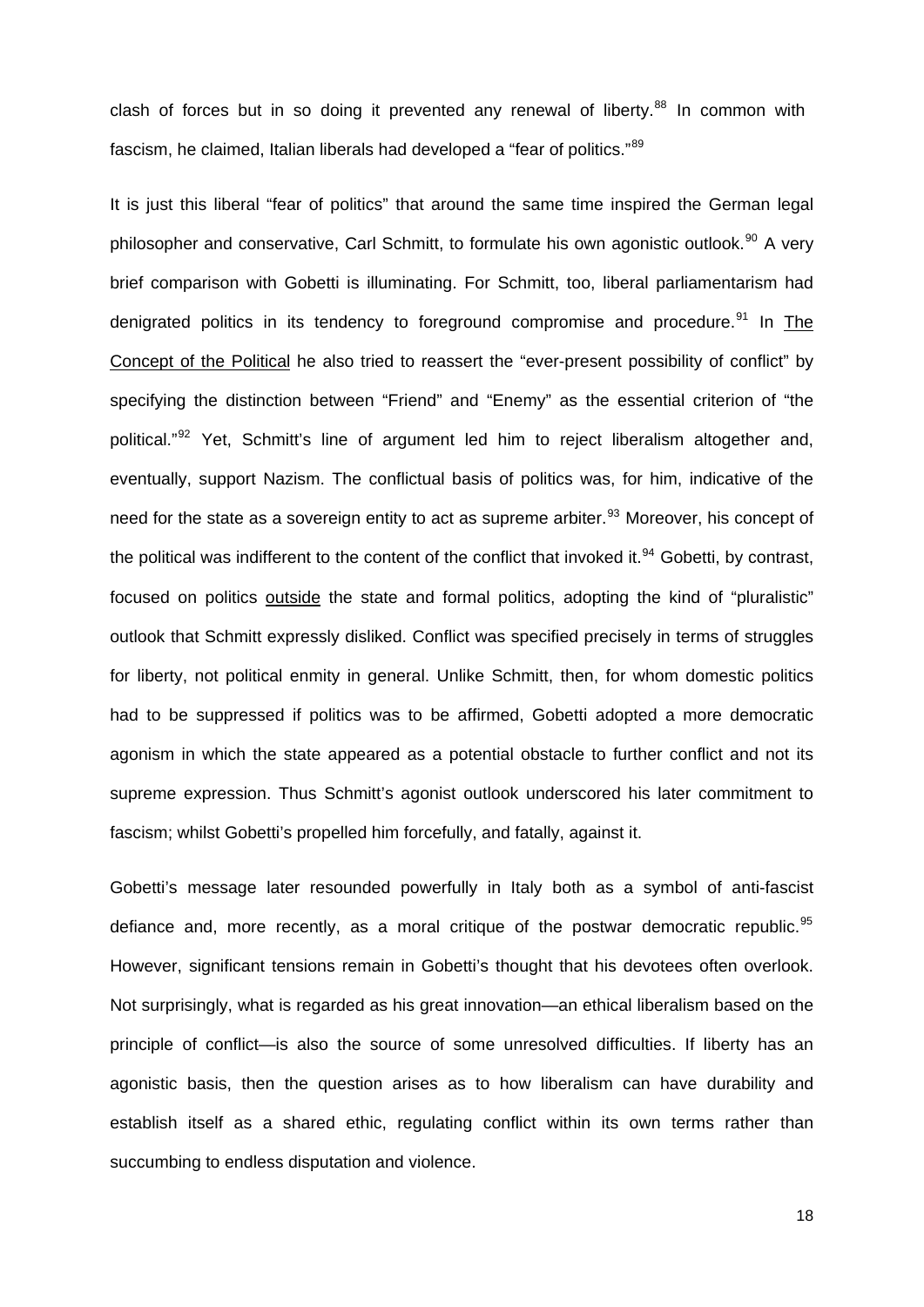Gobetti's answer, such as it was, was to invoke the role of elites in clarifying liberal values and leading the wider populace into a new civil philosophy, a recurrent theme in Italian political thought.<sup>[96](#page-28-0)</sup> As we have seen, this was the explicit purpose of his review, La Rivoluzione Liberale, and a similar objective is detectable in his other publications which focus on the principal role of historical thinkers in advancing liberty as the basis of a new civic religion. $97$  Gobetti invested a great deal in the capacity of emergent elites to grasp the spontaneous movement of freedom and give it "religious" expression in the manner of Sorel's idea of "myth."<sup>[98](#page-28-0)</sup> But the content of any ideological doctrine was not of primary significance, for its liberal value inhered in its liberatory function, not its explicit goals. New social elites would mobilize the masses towards an expression of freedom, their liberal character deriving from their quest for autonomy and not explicitly from the demands they articulated. Yet the specific goals of any social movement—for instance, the Turinese communists' demands for a self-regulating society of producers—would almost certainly be opposed to change for its own sake, instead preferring to establish a social order on the basis of values and forms of organization considered, if not utterly permanent, at very least appropriate to the specific historical conjuncture. Gobetti provided little justification, then, for thinking that social movements would or should themselves take up liberal values and build institutions that support and sustain these values.

Gobetti believed elites would arise spontaneously amongst social forces, more or less adequately "representing" them through the propagation of myths.<sup>[99](#page-28-0)</sup> However, his own comments suggest a certain disdain for the wider public and a suspicion that they remain largely incapable of an intelligent understanding of political life: "The masses are only capable of working in short enthusiastic bursts and do not follow a constant directive …Today they admire and love you: tomorrow they will want to kill you because you remind them of their inferiority."<sup>[100](#page-28-0)</sup> Thus Gobetti's call for "popular redemption" can be read as a moral critique of Italians' capacity for self-enslavement. From this perspective, the "democratic" character of elites resides in their ability to represent the "better" side of Italians and not in any specific mechanism of accountability; this implies an asymmetrical political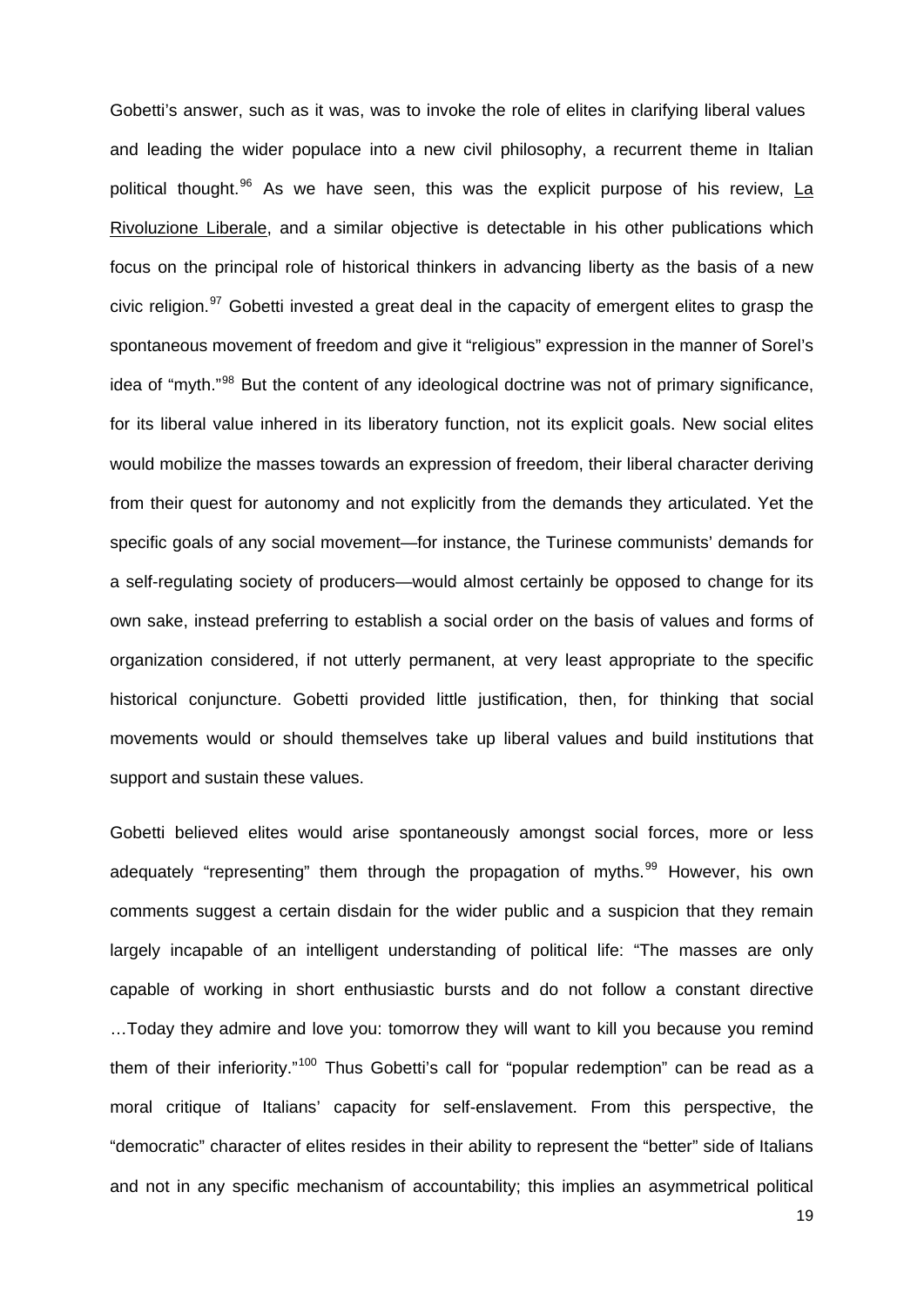division oriented to producing an enlightened ruling class who can clarify the antagonistic terrain from which they originally emerge.<sup>[101](#page-28-0)</sup> Meaglia is consequently led to argue that, properly synthesized, Gobetti's liberalism implies a defense of parliamentary democratic institutions based on competition between elites.<sup>[102](#page-29-0)</sup> His aim, claims Meaglia, was not to substitute the liberal state but to renew it through the formation of a new ruling class "from below." Conflict and struggle, we might continue, would produce this ruling class but it would not prevent it from developing its own consensus of liberal values to "regulate," as Meaglia claims, struggle within the context of parliamentary institutions.<sup>[103](#page-29-0)</sup>

Meaglia's interpretation of Gobetti extrapolates from him a view akin to Schumpeter's 'democratic elitism'.[104](#page-29-0) This assessment is perhaps overstated—as we have seen, Gobetti's enthusiasm for parliamentarism only emerged in earnest after Matteotti's murder<sup>[105](#page-29-0)</sup>—yet it points to a tension in his liberalism between the creative and ever-renewing sense of libertyas-struggle and the need to contain that struggle within parameters that ensure its beneficial (i.e. pro-liberal) results. This is inevitable once liberty is based on the indeterminacy of historical struggles rather than a transcendental epistemology. For it remains a matter of contingent judgement as to how any specific conflict contributes to or detracts from a liberal "religiosity." Agonistic liberalism reminds us that liberty is grounded in conflicts but, by definition, it can tell us neither how to resolve those conflicts nor how to draw from them some sense of "collective renewal." Such things have to be worked out pragmatically. For liberals this situation implies an uncommon burden of political responsibility, a duty both to allow conflicts to occur and to cultivate them into a sense of public "faith". It is no surprise, perhaps, that many liberals have opted instead for the authoritarian response.

The problem of this burden is implied by David Roberts who argues Gobetti's understanding of the role of liberal intellectuals like himself was profoundly ambivalent. On the one hand he identified a role for critically-aware liberal thinkers to advise and nurture new social elites; whilst, on the other, he implied a more modest role of developing a historical understanding of events without actively participating in them. For the most part, claims Roberts, Gobetti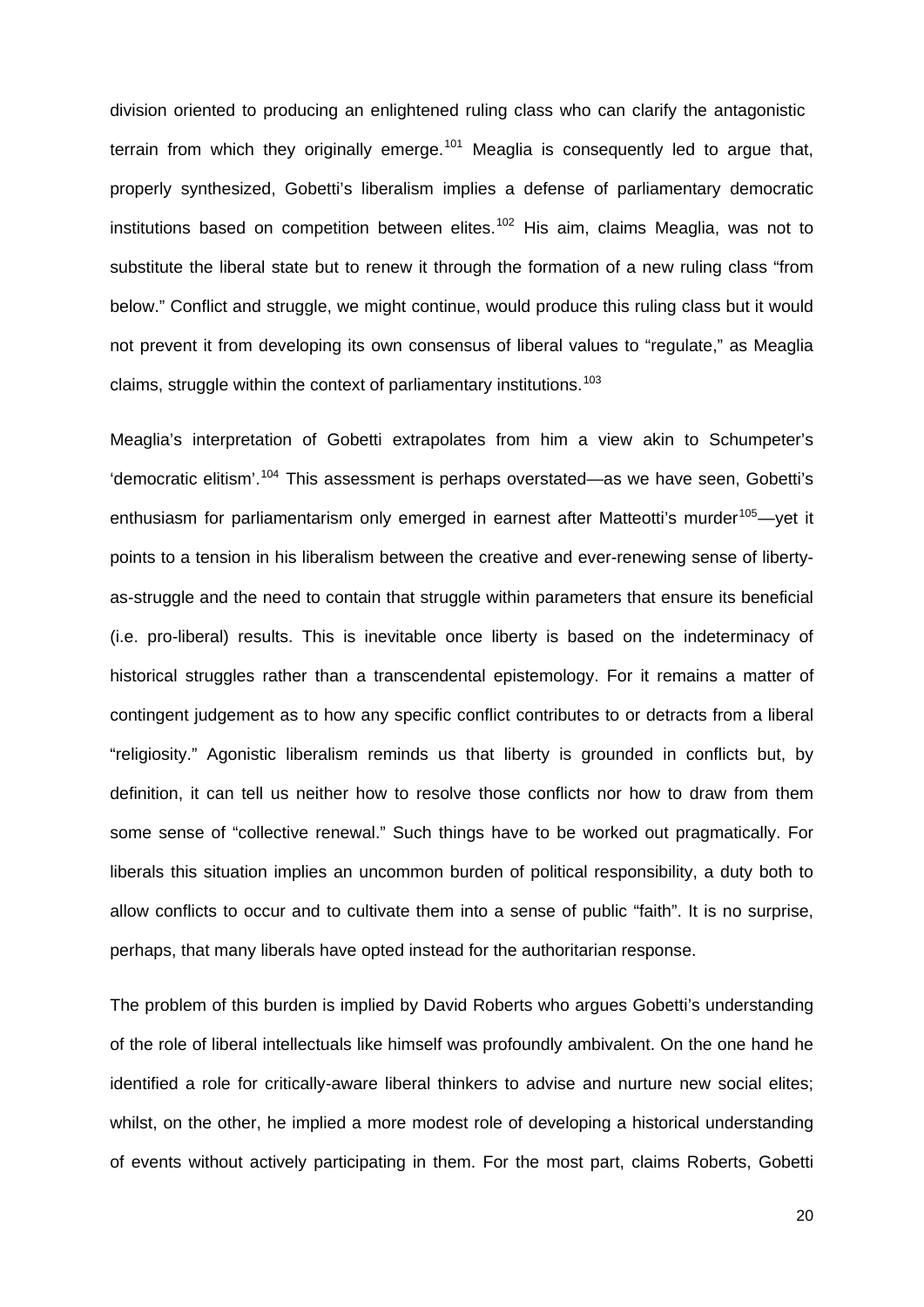looked to political struggles rather than to isolated intellectuals to foster a religion of liberty. But in practice, he continues, Gobetti "remained a typical middle-class intellectual divorced from the masses" and his review exuded a "snobbish tone … seeking to improve Italian political culture."<sup>[106](#page-29-0)</sup> This "left edge of liberalism," as Roberts calls it, was consequently extremely fragile, attracting young middle-class intellectuals towards new radical movements but not securing these intellectuals in a distinctively liberal program.

Gobetti's liberalism answered the desire to expand liberal values across a divided nation by presenting them as immanent to an unfolding, conflictual reality. In so doing, he followed other Italian intellectuals in extolling the virtues of a civic religion of liberty, a common cultural framework to redeem the nation and inscribe its politics within robust moral ideals. However, like many other liberals he remained uncertain of the role the wider populace might play in this culture and, consequently, ascribed a primary role to elites in imposing intellectual order on the antagonisms of the masses. The tensions in his thought to which this gives rise between masses and elites, social struggles and intellectual coherence, specific demands for autonomy and broader liberal ideals—can be understood to stem from this peculiar agonistic construction of a liberal civil religion. They affirm Emilio Gentile's point that the rather distant, high-brow approach to civil religion produced by liberal intellectuals prior to fascism kept them apart from the wider populace and singularly failed to grip the nation in the way they had hoped.<sup>[107](#page-29-0)</sup>

#### **CONCLUSION**

No liberal these days would express sympathies with fascist dictators. But it is less certain, in the face of so-called "security threats" and "clashes" of civilizational cultures, that liberals are genuinely open to the discomforts of deep conflict over the meaning and practice of liberty. In what are often treated as "exceptional" cases, it is all too easy to run to the bunker, let the state do its work and reappear après la lutte clutching the "rules of the game". Gobetti's brief intellectual and political career remind us that the political game—be it an elite-driven democracy or something more "deliberative"—is open to critique, contest and, sometimes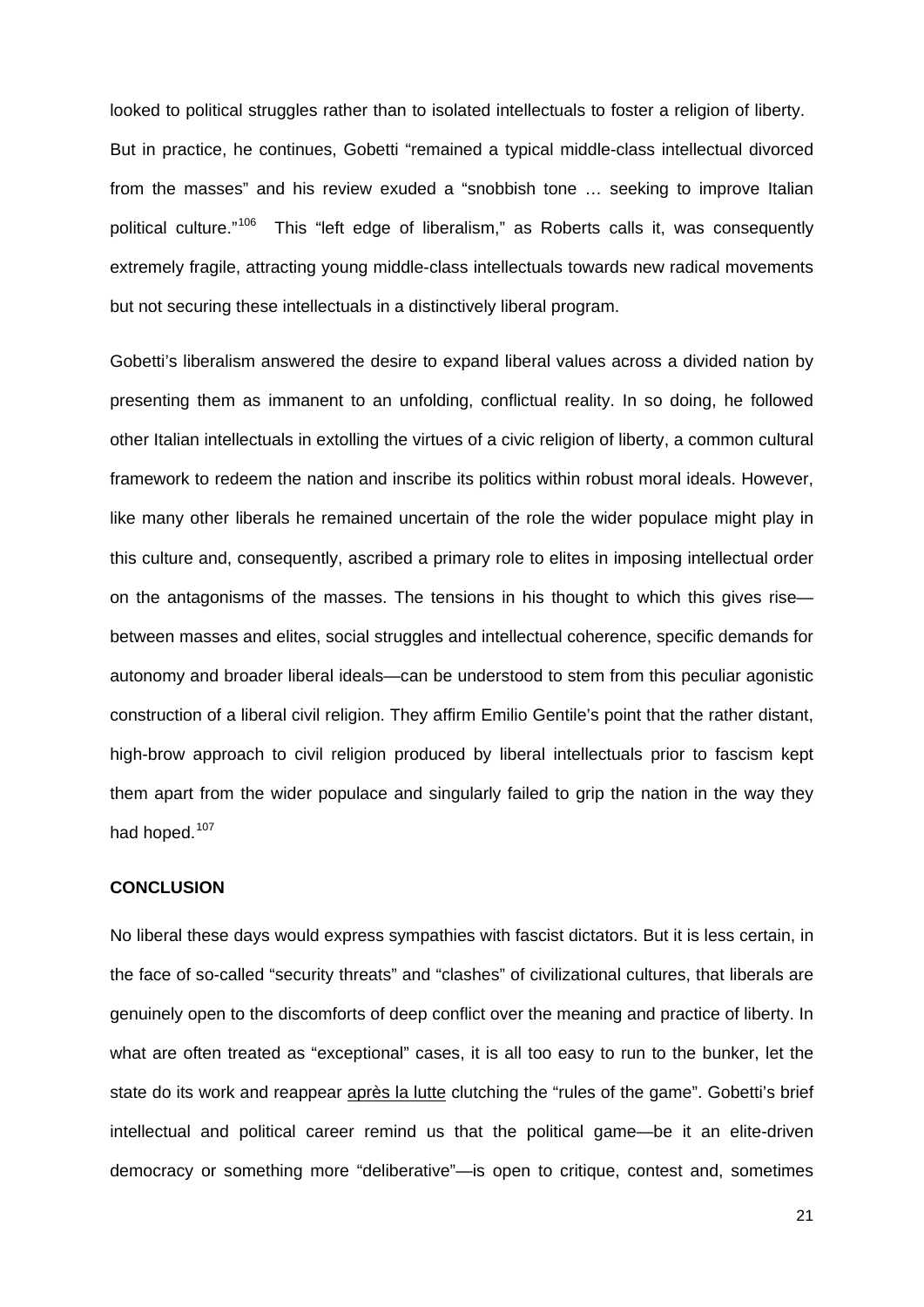<span id="page-21-1"></span>radical, revision. Unless liberals integrate the concept of liberty into a constitutive dimension of politics, they are at risk of enclosing themselves within a legalistic culture that prioritises consensus over conflict, losing touch altogether with the intellectual and material vibrancy of social polemic. But Gobetti's example also indicates how difficult this lesson is to learn. Inspiring a renewed faith in liberty requires an enormous, perhaps unrealistic, commitment to politics, and an improbable reliance on the virtues of elites to satisfactorily mediate conflict in a way that enriches our understanding of liberty rather than neutralises it.

### **AUTHOR'S NOTE**

I am grateful to Franca Ranghini and the staff of the "Centro Studi Piero Gobetti" in Turin and to David Bidusa and staff at the Bibliotecha Feltrinelli in Milan for their assistance in accessing materials during the preparation of this essay. I would also like to express my thanks to Professor Massimo L. Salvadori for his helpful advice. Acknowledgement is due, too, to the University of London's Central Research Fund for providing vital financial assistance to enable my research.

## <span id="page-21-0"></span>**REFERENCES**

-

<sup>1</sup> John Stuart Mill, On Liberty and other writings, ed. Stefan Collini (Cambridge: Cambridge University Press, 1989), 34-5.

 $2$  Examples of contemporary political philosophers drawing upon agonistic principles include: John Gray, Two Faces of Liberalism (Cambridge: Polity, 2000); Chantal Mouffe, The Democratic Paradox (London: Verso, 2000), and The Return of the Political (London: Verso, 1993); Jacques Rancière, Disagreement: politics and philosophy (Minneapolis: University of Minnesota Press, 1999).

<sup>3</sup> John Gray, *Enlightenment's Wake: politics and culture at the close of the modern age (London:* Routledge, 1995), 68.

<sup>4</sup> See the excellent introduction by Nadia Urbinati to the English translation of selections from Gobetti's writings: "Introduction: Liberalism as a Theory of Conflict," in On Liberal Revolution, ed. Nadia Urbinati (New Haven & London: Yale University Press, 2000).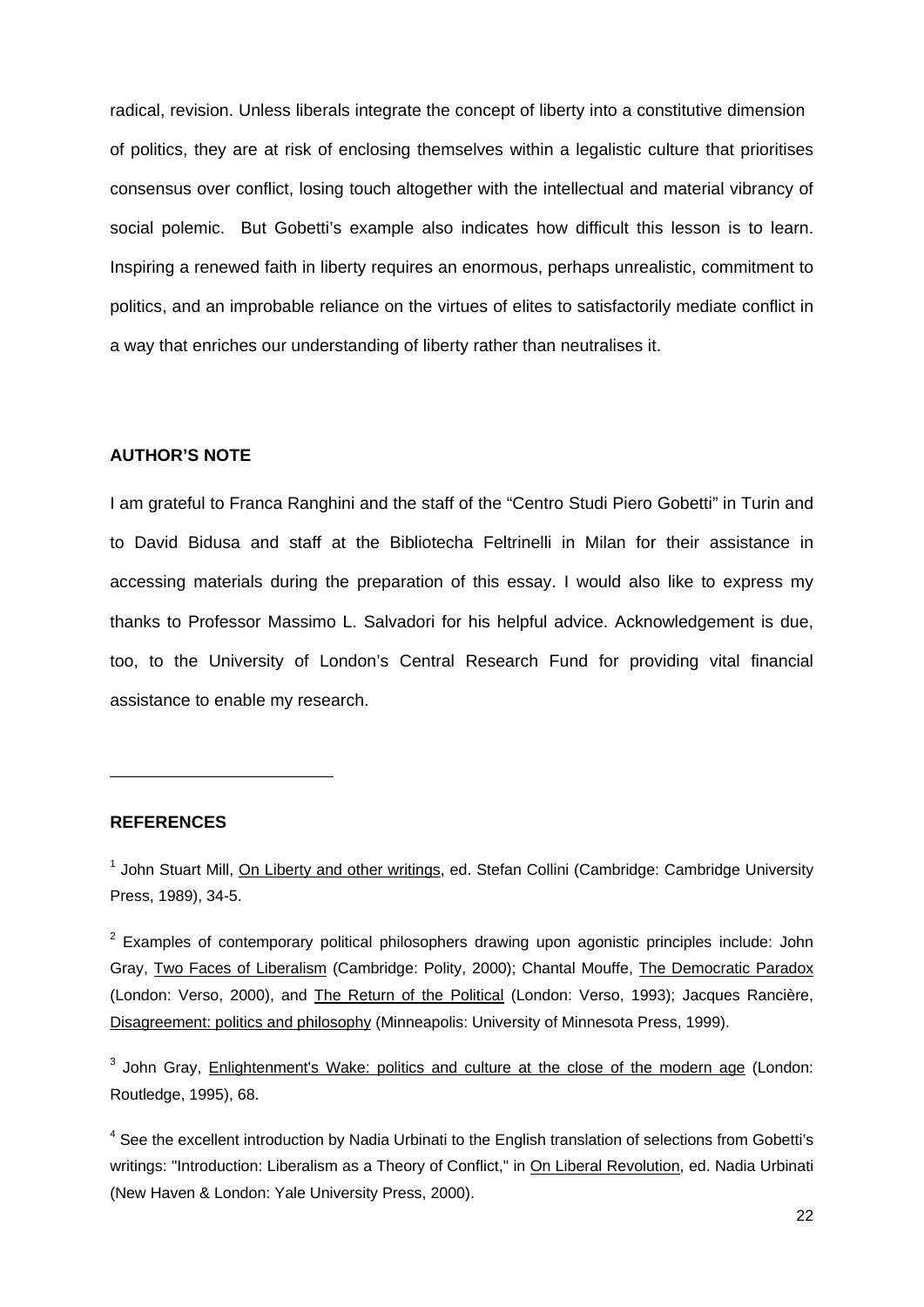<span id="page-22-0"></span><sup>5</sup> Stanislao Pugliese, ed., *Italian Fascism and Anti-Fascism: A Critical Anthology (Manchester and* New York: Manchester University Press, 2001), 61-2.

<sup>6</sup> The idea of civic religion in Italian political discourse is discussed in Emilio Gentile, The Sacralization of Politics in Fascist Italy (Cambridge, Mass. and London: Harvard University Press, 1996), 1-18.

 $7$  For an overview of the decline of the liberal regime, see Paul Corner, "State and society, 1901-1922," in Liberal and Fascist Italy, ed. Adrian Lyttelton (Oxford: Oxford University Press, 2002).

 $8$  On the civic role of Turin's university, as well as Gobetti's relation with it, see Angelo d'Orsi, La cultura a Torino tra le due guerre (Turin: Einaudi, 2000).

<sup>9</sup> Efforts by the liberal elite to stem the tide of revolt are discussed in Martin Clark, Modern Italy, 1871-1995, second ed. (London and New York: Longman, 1996), 203-13.

 $10$  See Norberto Bobbio, Trent'anni di storia della cultura a Torino (1920-1950) (Turin: Einaudi, 2002), 40-3.

<sup>11</sup> See Benedetto Croce, Cultura e vita morale (Bari: Laterza, 1914).

 $12$  On Croce's historicism and its impact, see Edmund E. Jacobitti, Revolutionary Humanism and Historicism in Modern Italy (New Haven and London: Yale University Press, 1981) and David D. Roberts, Benedetto Croce and the Uses of Historicism (Berkeley: University of California Press, 1987); and Richard Bellamy, "Liberalism and Historicism: Benedetto Croce and the political role of Idealism in Italy c. 1880-1950," in The Promise of History, ed. A. Moulakis (Berlin/New York: Walter de Gruyter, 1985).

<sup>13</sup> In his first letter (of 27 November 1918) to Croce he claimed of his review: "the basis of our action would be the same militant idealism that animated … La Voce," Piero Gobetti, Carteggio 1918-1922, ed. Ersilia Alessandrone Perona (Turin: Einaudi, 2003), 5. See also Gobetti's admiring remarks on Croce to Santino Caramela (17 December 1918): "I have a very great admiration for Croce who I believe without doubt is the man who has worked more than any other for the good of our culture, and also I believe him to be the most genial and most Italian philosopher after Vico," Gobetti, Carteggio, 12. See also Gobetti's various public defenses of Croce: "B. Croce e i pagliacci della cultura," Energie Nove (15-30 November 1918), in Scritti politici, ed. Paolo Spriano (Turin: Einaudi, 1960) (hereafter SP) and "Croce oppositore," La Rivoluzione Liberale (6 September 1925), SP, 17-21; "Nota III [I crociani]," Energie Nove (1-15 January 1919), SP, 46.

<sup>14</sup> See also Gobetti, "Giolitti, giolittismo e antigiolittismo," Energie Nove (5 July 1919), SP, 125-8.

15 Gobetti, "La Nostra Fede," Energie Nove (5 May 1919), SP, 77.

 $16$  Ibid., 78.

-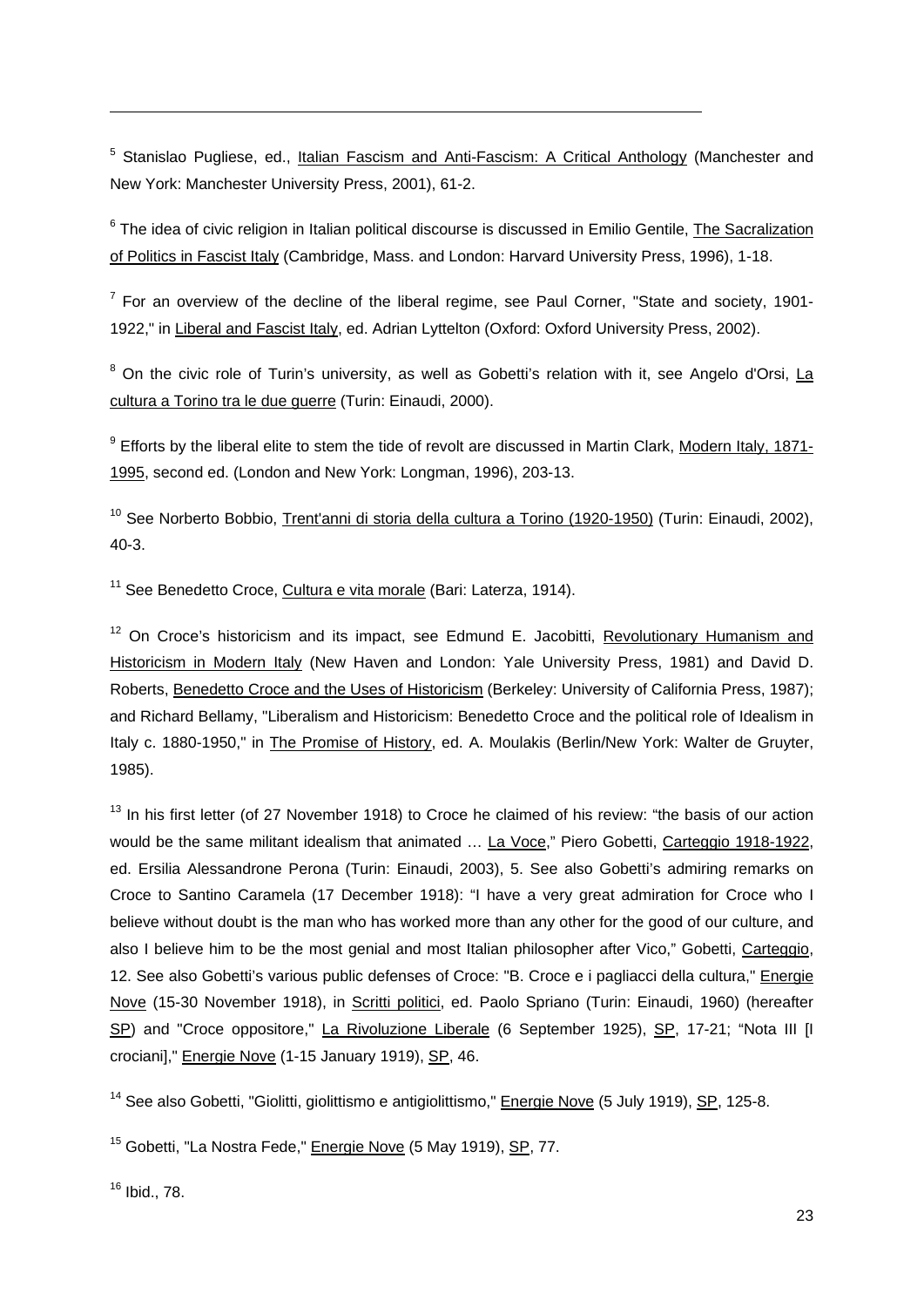$17$  Ibid., 86-7.

<span id="page-23-0"></span>-

 $18$  Ibid., 88.

 $19$  Ibid., 87.

<sup>20</sup> For a profile of Salvemini, see Norberto Bobbio, Ideological Profile of Twentieth-Century Italy, trans. Lydia G. Cochrane (Princeton, NJ: Princeton University Press, 1995), 86-90.

 $21$  In addition to a number of articles by Gobetti, as well as others, scattered throughout the reviewsee, Gobetti, "Il problema della scuola media [I] Il liceo," Energie Nove (1-15 March 1919), SP, 53-65; "Il problema della scuola media [II] Il ginnasio," Energie Nove (15-31 March 1919), SP, 66-70. Energie Nove also devoted a special issue (Series II, no. 9) to scholastic reform.

<sup>22</sup> Gobetti, "Traditore o incapace?," Energie Nove (1-15 December 1918), SP, 28-9. In 1919 Gobetti headed the Turin section of the "Friends of L'Unitá [Salvemini's newspaper] Action Groups" established to promote a number of related causes such as electoral reform, votes for women, and Italy's membership of Woodrow Wilson's "League of Nations." In April of that same year, he and other supporters of L'Unitá attended a congress in Florence, renaming the group "The Democratic League for the Renewal of National Politics." There Gobetti even received an invitation from Salvemini to take over the editorship of L'Unitá; an offer, nevertheless, that he declined.

23 Clark, Modern Italy, 204-5.

 $24$  Ibid., 212-13.

<sup>25</sup> See Gobetti, "Frammenti di estetismo politico," Energie Nove (30 November 1919), SP, 164-78.

 $26$  See his letters to Santino Caramella and to Giovanni Ansaldo of July, August and October 1919: Gobetti, Carteggio, 66-9, 70-1, 75-6, 79-82; and also "Per il 1920," Energie Nove (20 December 1919), SP, 178-80.

 $27$  See Gobetti, "Intermezzo," Energie Nove (12 February 1920), SP, 181-2.

<sup>28</sup> See his letter to Caramella of 18 February 1920: Gobetti, Carteggio, 98-103.

 $29$  See his letter to Caramella of 13 February 1920, Ibid., 95-6. Throughout 1920 Gobetti continued to suggest in correspondence that he intended to republish Energie Nove.

<sup>30</sup> See Gobetti, "Esperienze liberale [VI]," La Rivoluzione Liberale (18 June 1922), SP, 378-80.

<sup>31</sup> See Paolo Spriano, Gramsci e Gobetti, third ed. (Turin: Einaudi, 1977), 106.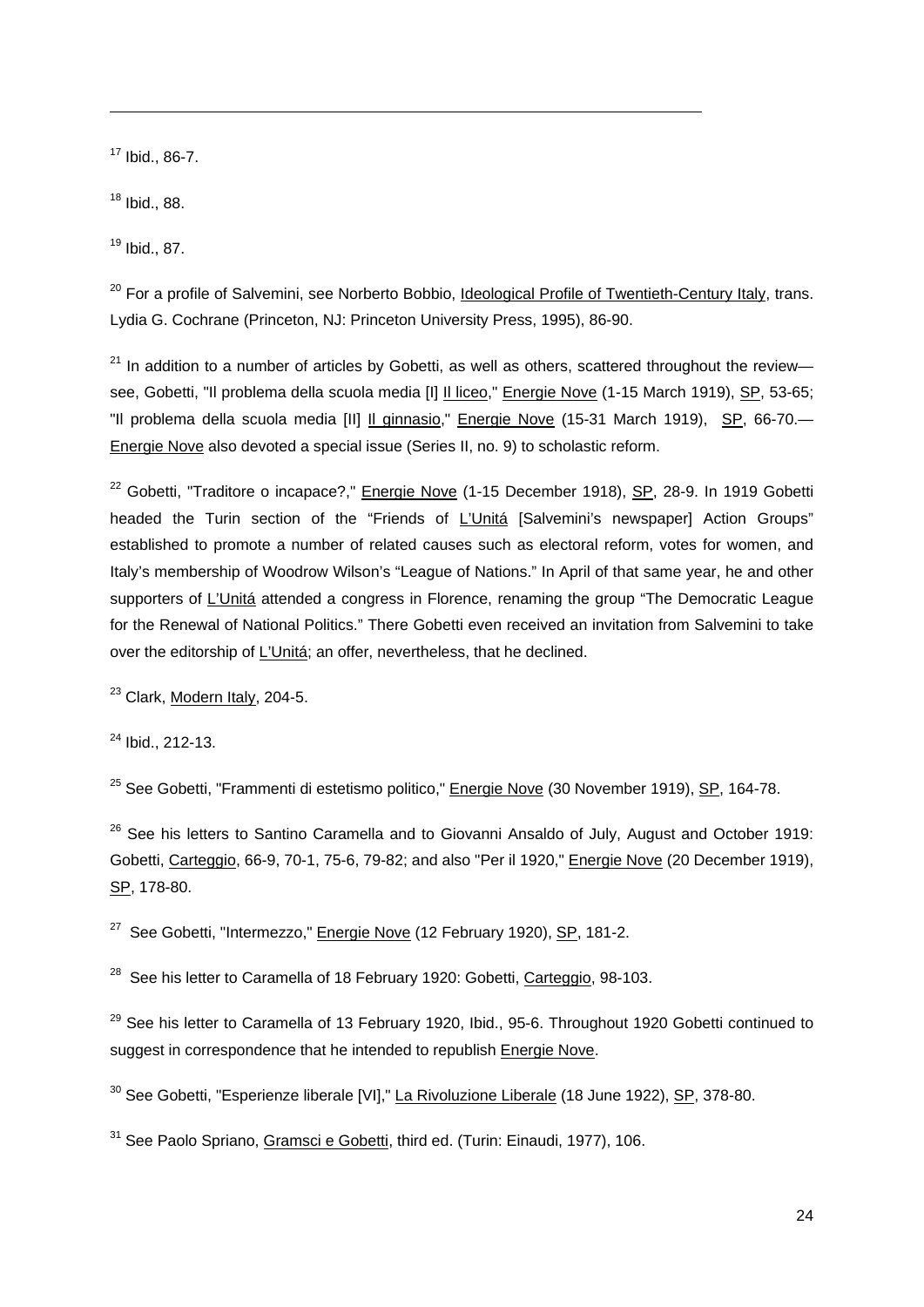<span id="page-24-0"></span><sup>32</sup> Gobetti, "Rassegna di questioni politiche," Energie Nove (25 July 1919), SP, 151; see also his remarks on Trotsky: "Trotzki," Il Resto del Carlino (5 April 1921), SP, 206-10.

33 Gobetti, "Rassegna di questioni politiche," 152, 51, 52.

-

<sup>34</sup> On Gobetti's response to the Russian revolution, see Bruno Bongiovanni, "Piero Gobetti e la Russia," Studi storici 37, no. 3 (1996). The remarkable intellectual parallels between Gramsci and Gobetti are explored in Spriano, Gramsci e Gobetti.

 $35$  The editors of L'Ordine Nuovo had originally been dismissive of Gobetti and Energie Nove. In a scathing critique of the young liberal's exuberant language and imagery, Palmiro Togliatti attacked Gobetti for using "a system of semi-obscure expressions, words that are meant to be profound and mysterious. What is this bad habit of not being able to say four clear phrases … without disturbing all the gods and idols of the idealist heaven? What is this raising at any trifle the entire arsenal of the Spirit, the Absolute and the Ideal and so on?," Palmiro Togliatti, "Parassiti della cultura," L'Ordine Nuovo (15 May 1919). Gobetti mentioned the attack in a letter to Caramella (see Gobetti, Carteggio, 54) but publicly dismissed it in his review. See Gobetti, "Polemica con L'"Ordine Nuovo" (Nota)," Energie Nove (15 May 1919), SP, 113-15.

36 See, for example, Gobetti, "La rivoluzione italiana. Discorso ai collaboratori di "Energie Nove"," L'Educazione Nazionale (30 November 1920), SP, 187-94.

37 d'Orsi, La cultura a Torino, 53.

<sup>38</sup> On Gramsci and the ordinovisti's involvement in the factory council struggles, see Martin N. Clark, Antonio Gramsci and the Revolution that Failed (New Haven and London: Yale University Press, 1977); Darrow Schecter, Gramsci and the theory of industrial democracy (Aldershot: Avebury, 1991); and Paolo Spriano, L'occupazione delle fabbriche, settembre 1920 (Turin: Einaudi, 1964).

<sup>39</sup> Piero Gobetti and Ada Gobetti, Nella tua breve esistenza. Lettere 1918-1926, ed. Ersilia Alessandrone Perona (Turin: Einaudi, 1991), 375-6.

 $40$  Gobetti wrote a supportive retrospective study of the Turin communists and their role in the factory council movement, "Storia dei comunisti torinesi scritta da un liberale," La Rivoluzione Liberale (26 March 1922), SP, 278-95.

41 Gobetti, "Ai lettori," La Rivoluzione Liberale (12 February 1922), SP, 225-6.

42 Gobetti, "Manifesto," La Rivoluzione Liberale (12 February 1922), SP, 229.

<sup>43</sup> Ibid., 236. In a later article reflecting on the debate generated by 'Manifesto', Gobetti reasserted the need for this critical, historical view of liberalism's success. See Gobetti, "Politica e storia (Polemica sul "Manifesto")," La Rivoluzione Liberale (25 February 1922), SP, 252-7.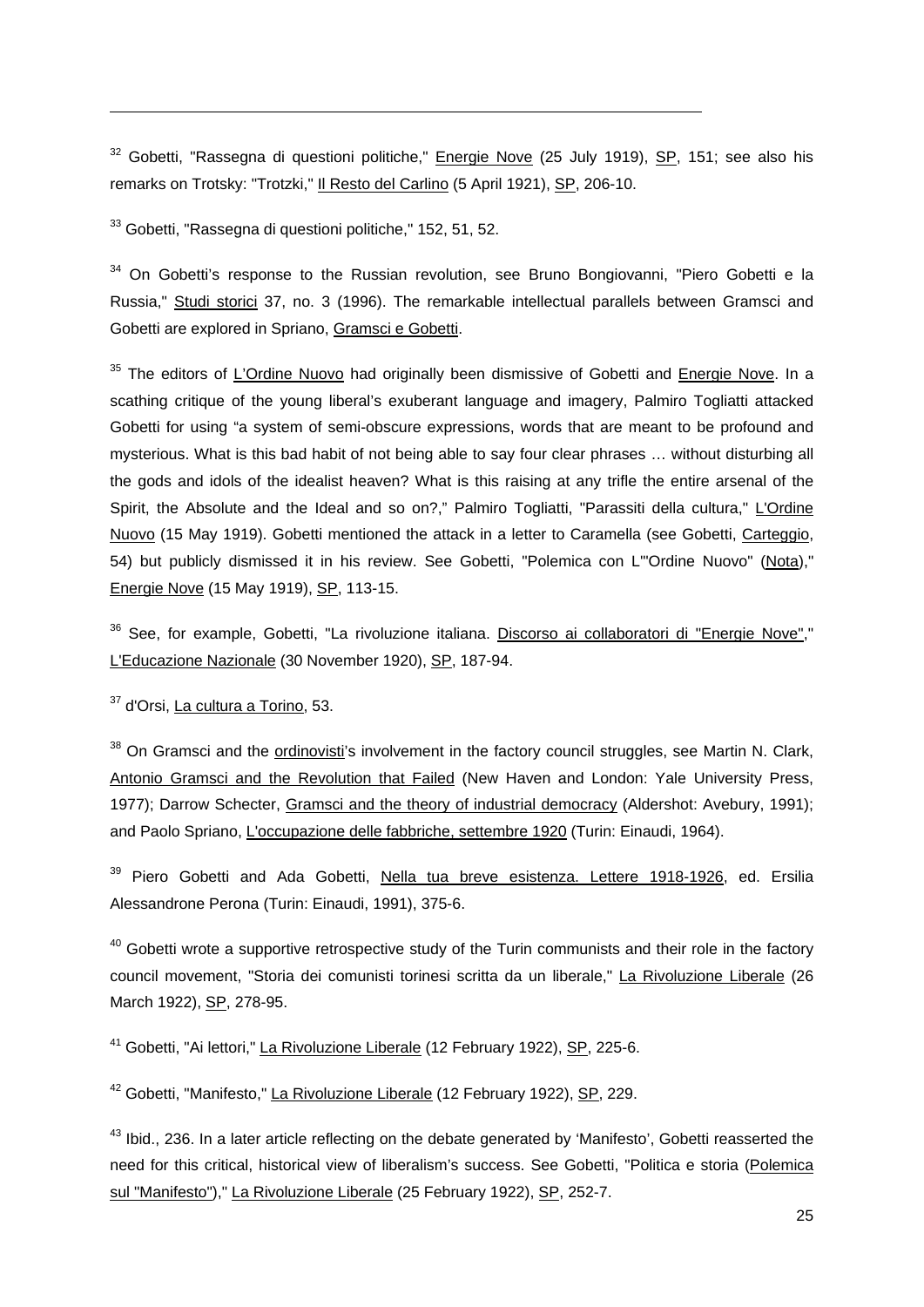44 Gobetti, "Manifesto," 237.

45 Ibid., 239.

<span id="page-25-0"></span>-

46 On this view of liberalism, see Gobetti, "Liberali e conservatori," La Rivoluzione Liberale (26 March 1922), SP, 277.

<sup>47</sup> Gobetti's rejection of atomistic individualism is evident in his comments on the ideas of Guido De Ruggiero in a letter to Ada Prospero of 1921: "De R[uggiero] is now entirely taken by English economic liberalism: he wants an individualistic liberalism, which I would define as atomistic. He doesn't understand the need for a national popular movement for the reconstruction of the state; he deludes himself that this can be attained by a reformist movement. Ultimately his conception no longer understands social struggle and he reduces reality to a mechanical composition of facts, without seeing how the result must always be a synthesis of wills." Gobetti and Gobetti, Nella tua breve esistenza, 449.

<sup>48</sup> Gobetti made a public assessment of Einaudi in "Il liberalismo di L. Einaudi," La Rivoluzione Liberale (23 April 1922), SP, 322-36. For a profile of Einaudi, see Bobbio, Ideological Profile, 82-6.

<sup>49</sup> Gobetti, Carteggio, 140. On the influence of Sorel on Gobetti, see Pietro Polito, "Gobetti e Sorel," Mezzosecolo: materiali di ricerca storica 6 (1985/1986).

50 Gobetti, Carteggio, 141.

51 Ibid., 183.

 $52$  Gobetti may have disagreed with the content of Gramsci's communism but he undoubtedly admired its political and historical value. In 1921 Gobetti tried to have Gramsci's factory council writings published. See his letters to Prezzolini, Ibid., 209, 11-12. and also Gobetti's affectionate portrait of Gramsci at 119-26. Gobetti's esteem remained evident years later when Gramsci entered parliament as a communist deputy. See Piero Gobetti, "Uomini e idee [X]," La Rivoluzione Liberale (22 April 1924), SP, 644-47.

53 Gobetti, Carteggio, 194, 205, 22. See also his scathing critique of the socialist leader Fillipo Turati, "Letture sui partiti politici," La Rivoluzione Liberale (8 April 1922), SP, 304-8.

54 Piero Meaglia, "Gobetti e il liberalismo. Sulle nozioni di libertà e di lotta," Mezzosecolo: materiali di ricerca storica 4 (1980-1982).

<sup>55</sup> See, for example, Quentin Skinner, "A Third Concept of Liberty," Proceedings of the British Academy 117 (2002).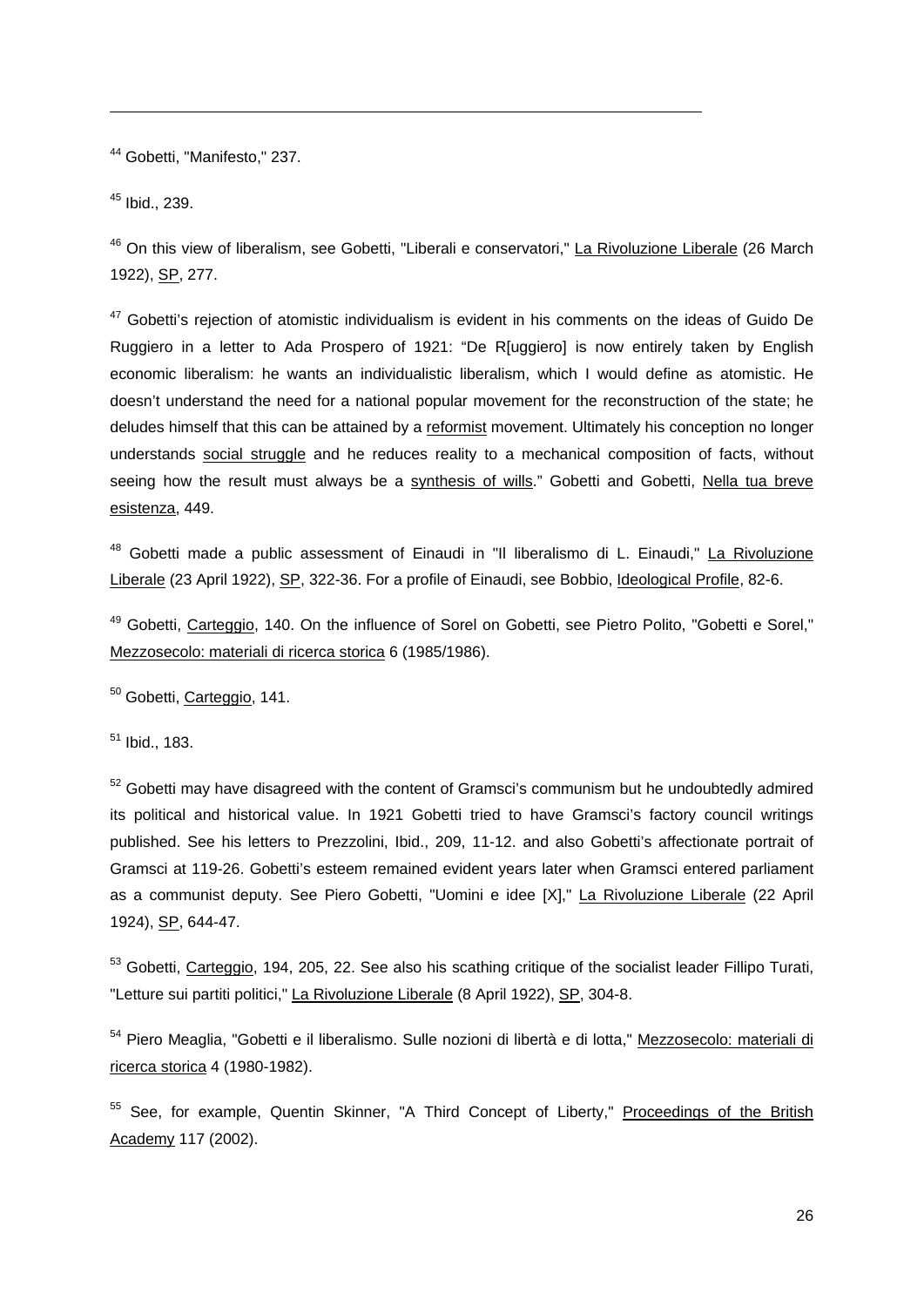<span id="page-26-0"></span><sup>56</sup> See, for example, Gobetti's distinction between economic liberalism and a liberalism concerned with 'political conscience': "Il liberalism e le masse [I]," La Rivoluzione Liberale (10 April 1923), SP, 477-8.

57 Gobetti, Carteggio, 222.

-

58 Gobetti to Ada, 9 September 1921, Nella tua breve esistenza, 500.

59 See Gobetti, "La rivoluzione italiana. Discorso ai collaboratori di 'Energie Nove'" where he talks of an "elitism open to all." For Gobetti's assessment of Mosca, see "Un conservatore galantuomo," La Rivoluzione Liberale (29 April 1924), SP, 652-57.

<sup>60</sup> Gobetti, Carteggio, 160.

 $61$  Thus Gobetti claimed it was not necessary that workers themselves consciously take up a liberal view of history for their struggles to be categorized as liberal. See "Esperienza liberale," La Rivoluzione Liberale (2 April 1922), SP, 295-302.

<sup>62</sup> Paolo Bagnoli, Piero Gobetti: cultura e politica in un liberale del Novecento (Florence: Passigli, 1984), 71.

63 Ibid., 72-4. See also "I presupposti economici del liberalismo (Postilla)," La Rivoluzione Liberale (19 February 1922), SP, 249-50.

<sup>64</sup> On the rapid rise of fascism between 1920 and 1922, see R. J. B. Bosworth, Mussolini (London: Arnold, 2002); Clark, Modern Italy, 213-24.

<sup>65</sup> See Fabio Fernando Rizi, Benedetto Croce and Italian Fascism (Toronto: University of Toronto Press, 2003), 43-9.

<sup>66</sup> Bagnoli, Piero Gobetti, 76.

<sup>67</sup> Gobetti, "Esperienza liberale [V]," La Rivoluzione Liberale (28 May 1922), SP, 354-7; "Note di politica interna [I]," La Rivoluzione Liberale (30 July 1922), SP, 397-400.

68 Gobetti, "Uomini e idee [V]," La Rivoluzione Liberale (28 May 1922), SP, 358-61.

69 On Gobetti's distinctive interpretation of fascism, see Marco Revelli, "Piero Gobetti e il fascismo. La teoria della "rivelazione,"" in Perché Gobetti. Giornata di studio su Piero Gobetti (Torino, 16 aprile 1991), ed. Cesare Pianciola and Pietro Polito (Turin: Piero Lacaita, 1993).

70 Gobetti, "Noi e le opposizioni," La Rivoluzione Liberale (22 April 1924), SP, 644.

71 Gobetti, "Elogio della ghigliottina," La Rivoluzione Liberale (23 November 1922), SP, 431-4. For his critique of political parties, see "Note di politica interna [I]." Gobetti also accused the Socialist Party of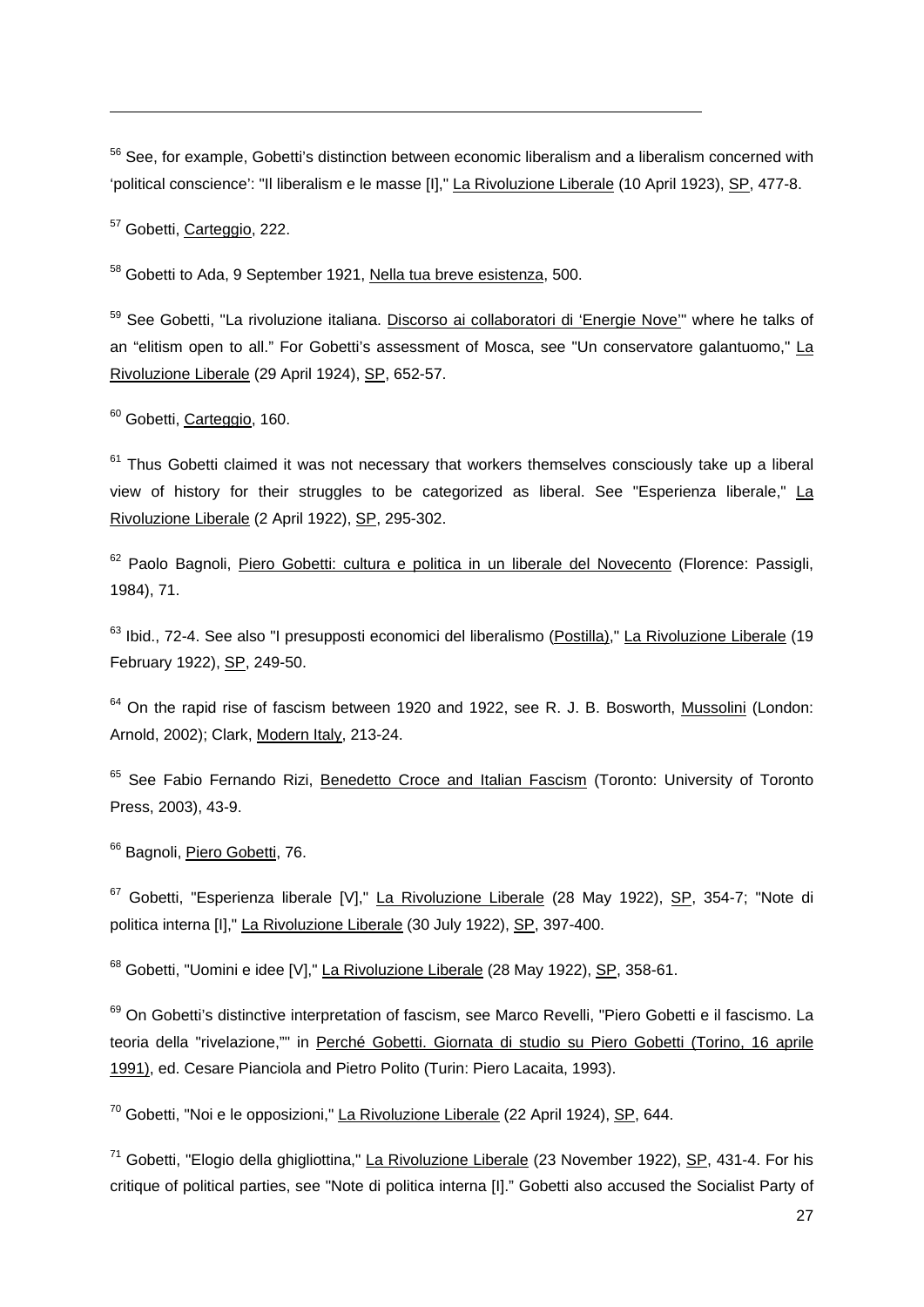<span id="page-27-0"></span>being essentially similar to the fascists in seeking a politics of "collaboration" rather than principle. See "Note di politica interna [III] (Risposta a M. A. Levi)," La Rivoluzione Liberale (10 September 1922), SP, 406.

 $72$  See, for example, his comprehensive diagnosis of Italian political culture: Gobetti, "La nostra cultura politica," La Rivoluzione Liberale (8 March 1923), SP, 456-76.

73 Gobetti, "Questioni di tattica," La Rivoluzione Liberale (23 November 1922), SP, 429-30.

 $74$  On Matteotti's murder and its effects, see Adrian Lyttelton, The Seizure of Power. Fascism in Italy, 1919-1929 (London: Weidenfeld and Nicolson, 1973), 237-40.

<sup>75</sup> For Gobetti's response to Matteotti's murder, see "Due tattiche," La Rivoluzione Liberale (24 June 1924), SP, 732-4; "Ho conosciuto Matteotti," La Rivoluzione Liberale (17 June 1924), SP, 707-8; "Matteotti," La Rivoluzione Liberale (1 July 1924), SP, 735-52.

76 Gobetti, "La settimana," La Rivoluzione Liberale (25 November 1924), SP, 793-800; "La situazione," La Rivoluzione Liberale (8 July 1924), SP, 752-7.

 $77$  See, for example, Gobetti, "Saluto all'altro parlamento," La Rivoluzione Liberale (11 November 1924), SP, 791-3.

78 See Gobetti, "La successione," La Rivoluzione Liberale (10 December 1924), SP, 801-4.

<sup>79</sup> Gobetti, "Gruppi della "Rivoluzione Liberale,"" La Rivoluzione Liberale (8 July 1924), SP, 758-60.

80 Lyttelton, The Seizure of Power, 242-3.

 $81$  Ibid., 258.

-

82 See Ibid., 265-7.

83 Ibid., 267-8.

84 See Piero Gobetti, La Rivoluzione Liberale, ed. Ersilia Alessandrone Perona (Turin: Einaudi, 1995).

<sup>85</sup> For details on Gobetti's death and tributes paid to him by Einaudi and others, see the special issue of Il Baretti, year III, no. 5 (16 March 1926).

86 See Meaglia, "Gobetti e il liberalismo," 194-6.

87 Bagnoli, Piero Gobetti, 93.

88 Gobetti, "Liberali e conservatori."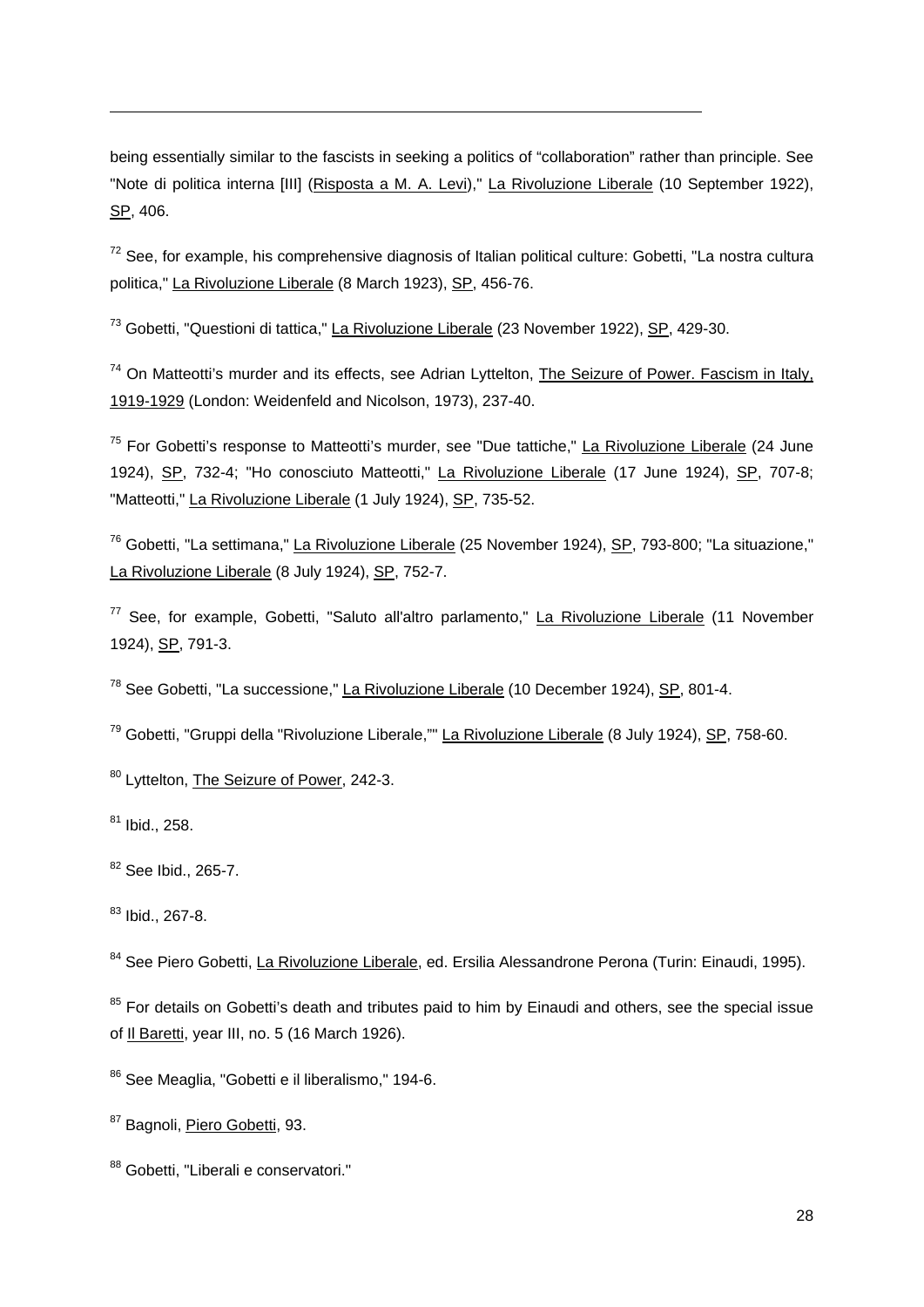<span id="page-28-0"></span>89 Gobetti, "Democrazia," La Rivoluzione Liberale (13 May 1924), SP, 677.

 $90$  See Carl Schmitt, The Concept of the Political, trans. George Schwab (Chicago and London: University of Chicago Press, 1996).

 $91$  See Carl Schmitt, The Crisis of Parliamentary Democracy, trans. Ellen Kennedy (Cambridge, Massachusetts and London: MIT Press, 1988).

92 Schmitt, The Concept of the Political, 32.

-

93 For a discussion of conflict in Schmitt, see William Rasch, "Conflict as a Vocation: Carl Schmitt and the Possibility of Politics," Theory, Culture & Society 17, no. 6 (2000).

 $94$  "The political can derive its energy from the most varied human endeavors, from the religious, economic, moral, and other antitheses. It does not describe its own substance, but only the intensity of an association or disassociation of human beings whose motives can be religious, national (in the ethnic or cultural sense), economic, or of another kind and can effect at different times different coalitions and separations." Schmitt, The Concept of the Political, 38.

95 On Gobetti's influence on the resistance movement, see James Martin, "Italian liberal socialism: anti-fascism and the third way," Journal of Political Ideologies 7, no. 3 (2002). On the continuing resonance of Gobetti's ideas in contemporary Italy, see Paolo Flores d'Arcais, "Gobetti, liberale del futuro," in La Rivoluzione Liberale. Saggio sulla lotta politica in Italia, ed. Piero Gobetti (Turin: Einaudi, 1995).

96 See Joseph Femia, The Machiavellian Legacy. Essays in Italian Political Thought (Basingstoke: Macmillan, 1998).

 $97$  For example, see his university graduating thesis of 1922, now available as Piero Gobetti, La filosofia politica di Vittorio Alfieri (Ascoli Piceno: Edizioni Sestante, 1995).

98 Thus Polito claims that, for Gobetti, Sorel's idea of myth served as a meeting point between masses and elites. See Polito, "Gobetti e Sorel," 45.

99 See Piero Gobetti, "Il liberalismo in Italia," La Rivoluzione Liberale (15 May 1923).

<sup>100</sup> Piero Gobetti to Ada, 9 September 1921, Nella tua breve esistenza, 500. See also Polito, "Gobetti e Sorel," 45-6.

<sup>101</sup> Marco Revelli argues that for Gobetti conflict is a political value superior to autonomy. See Marco Revelli, "Gobetti "liberal comunista"?," in I dilemmi del liberalsocialismo, ed. Michelangelo Bovero, Virgilio Mura, and Franco Sbarberi (Rome: La Nuova Italia Scientifica, 1994), 83-4.